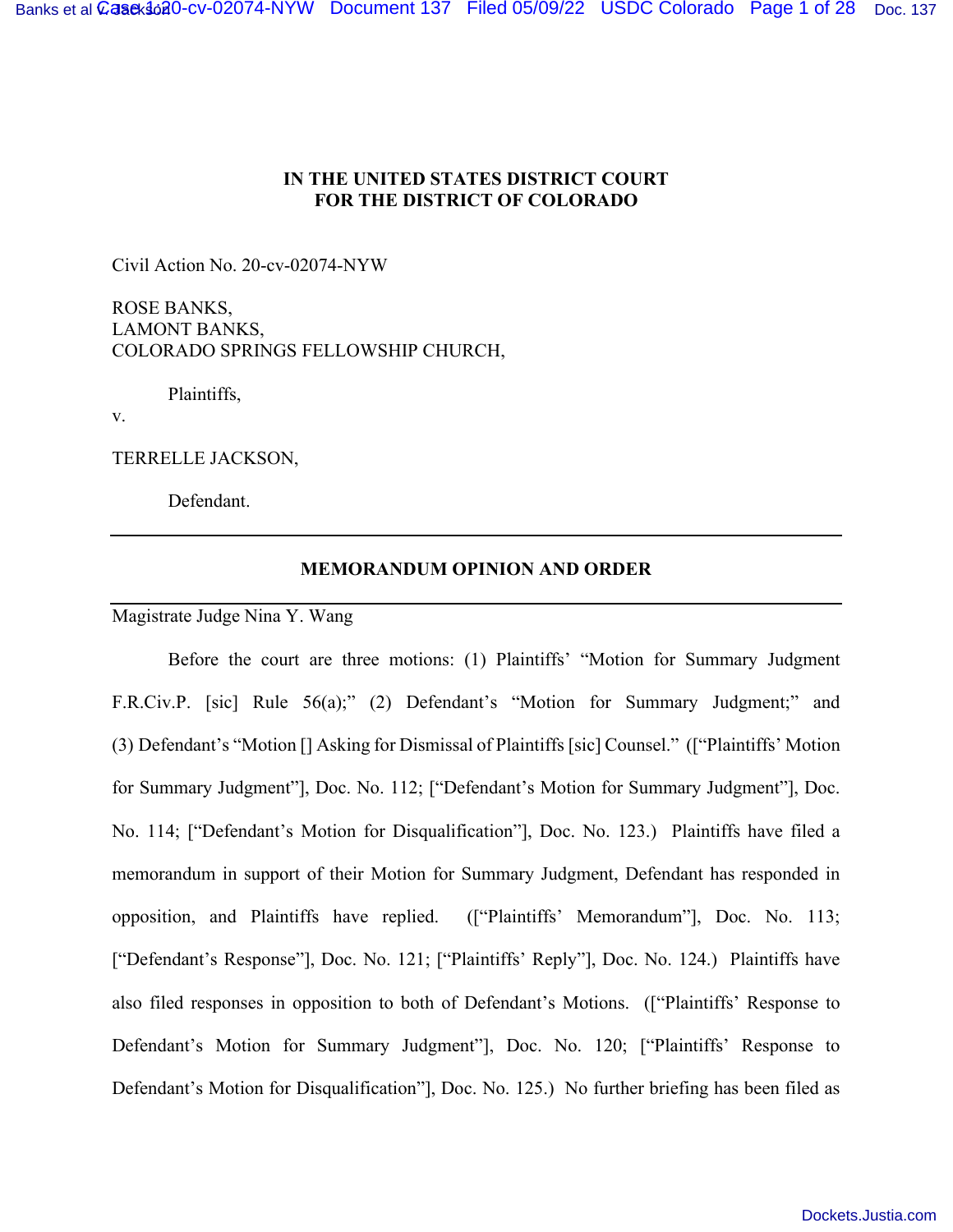to the three pending Motions, and the time to do so has lapsed. D.C.COLO.LCivR 7.1(d) ("Nothing in this rule precludes a judicial officer from ruling on a motion at any time after it is filed."). After considering the pleadings, the evidence submitted, and the applicable law, all three Motions are **DENIED**.

# **STATEMENT OF THE CASE**

### *I. Material Undisputed Facts1*

Plaintiff Rose Banks has been the Pastor, religious leader, and "guiding light" of the Plaintiff Colorado Springs Fellowship Church [the "Church"], a Christian church located in Colorado Springs, Colorado, since its founding in 1982. (Doc. No. 56 at ¶ 11; Doc. No. 70 at ¶ 11.) Her adult son, Plaintiff Lamont Banks, is the Executive Director of a nearby nonprofit organization, as well as a longstanding member of the Church. (Doc. No. 46 at ¶¶ 12-13, 25; Doc. No. 70 at ¶¶ 12-13, 25.) Defendant Terrelle Jackson ["Mr. Jackson," or "Defendant"] grew up attending the Church, until the age of sixteen or seventeen, when he apparently became disenchanted with Rose Bank's spiritual leadership, as well as with the Church's doctrinal teachings. (Doc. No. 56 at ¶ 30; Doc. No. 70 at ¶ 30; *see* Doc. No. 112-7.)

In 2017, or thereabouts, Mr. Jackson left Colorado and moved to Texas. (Doc. No. 56 at ¶ 22; Doc. No. 70 at ¶ 22; Doc. No. 112-4 at 4.) Shortly thereafter, around June 2018, Mr. Jackson allegedly began to post "defamatory, false and slanderous statements" about the three named Plaintiffs on his various social media accounts. (Doc. No. 56 at ¶ 2.) On approximately November

 $<sup>1</sup>$  The undisputed facts in this matter are difficult to ascertain, given the shortcomings of the Parties'</sup> respective briefing. The court has, to the best of its ability, attempted to set forth those facts that are undisputed and material to the resolution of the Parties' Motions for Summary Judgment.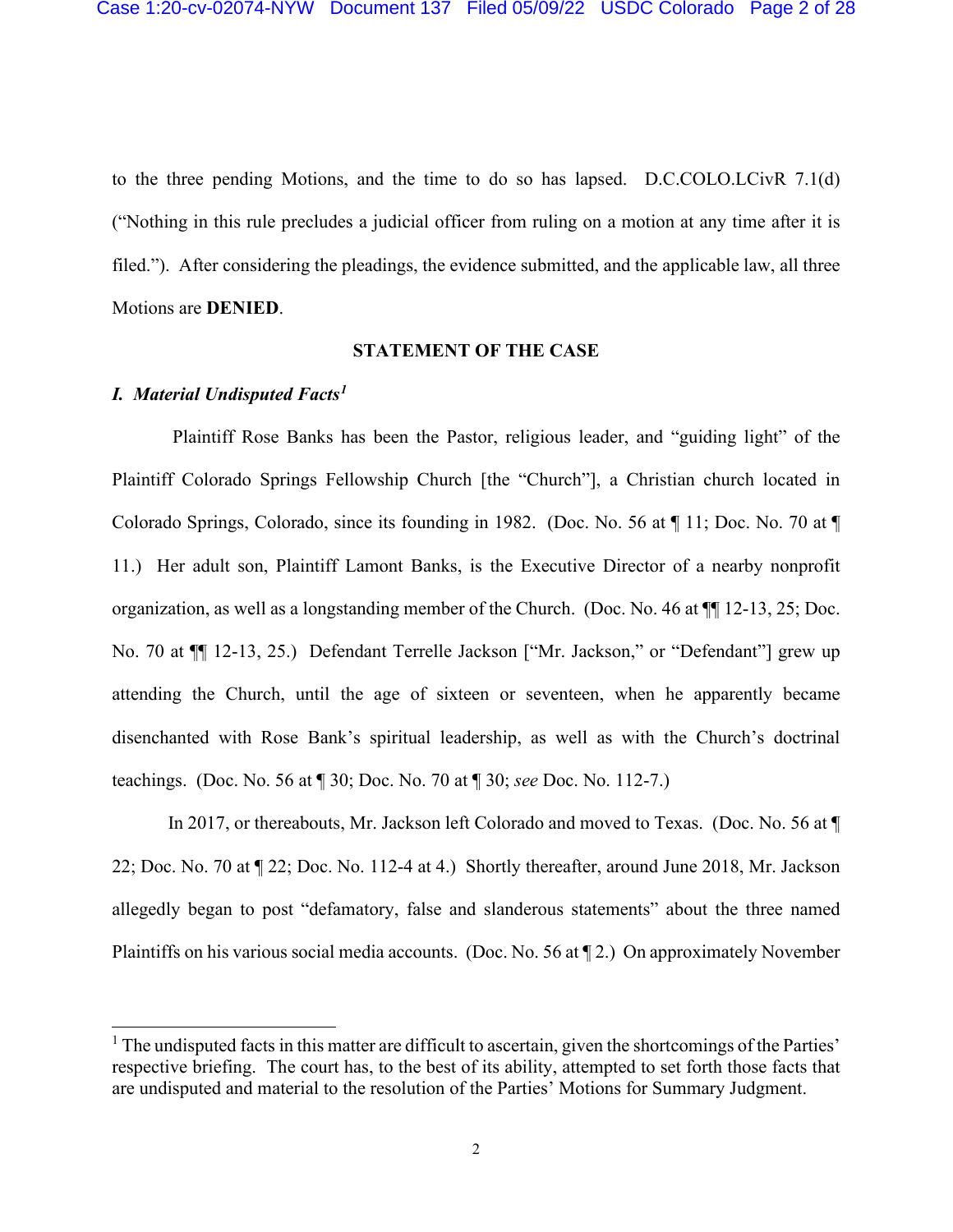18, 2018,<sup>2</sup> Mr. Jackson posted a statement on Facebook, using his personal Facebook account, excerpted portions of which read:<sup>3</sup>

This is who the church has leading this movement and preaching in her pulpit . . . when will she realize that her sons are CORRUPT . . . 2 of them ran women in the church Lamont Banks being one of them, not to mention he is almost a sex offender . . . and one was her assistant Pastor and then David Banks had a WHOLE new family that they found out about and tried to cover up . . . WHILE STILL MARRIED . . . all her sons are foul . . . this is stuff they KNEW about and covered up . . . here is a Video of the . . . of Lamont Banks . . . look who he follows . . . now with Instagram if you follow people, that is what will be on your feed . . . can you imagine how vile his feed is.

(Doc. No. 56 at ¶ 25 (emphasis in original); Doc. No. 112-4 at 4-5.)

On July 10, 2020, or thereabouts, Mr. Jackson posted another statement on Facebook.<sup>4</sup>

using his personal Facebook account, excerpted portions of which read:

This is the ringleader herself, the wicked witch of the West Rose M Banks , [sic] She Pastors [sic] Colorado Springs Fellowship Church in Colorado, unfortunately it's the church I grew up in.

\* \* \*

I'm going live later tonight . . . The lies from Colorado Springs Fellowship Church stop Now, i [sic] haven't been to this cult since I was 16 or 17, HOW IN THE WORLD am I 29 and dealing with the harassment egged on by Rose Banks . . .

 $3$  Neither side has produced a copy of the statement. Rather, the Parties refer only to Paragraph 25 of Plaintiffs' operative pleading, which appears to selectively quote from Mr. Jackson's social media posting. (*See* Doc. No. 56 at ¶ 25.) During his deposition, Mr. Jackson acknowledged publishing the substance of Paragraph 25 to his personal Facebook account. (Doc. No. 112-4 at 4-5.) The court recites verbatim from Paragraph 25.

<sup>4</sup> Neither side has produced a copy of this statement, the allegations of which the court transcribes verbatim from Paragraph 30 of Plaintiffs' operative pleading. (*See* Doc. No. 56 at ¶ 30.) During his deposition, Mr. Jackson acknowledged publishing the substance of Paragraph 30 to his personal Facebook account, though he testified that he was not certain of the date on which he had done so. (Doc. No. 112-7 at 6.)

 $2$  It is unclear from the record whether this event happened on November 18, 2018, as Plaintiffs allege, or on November 18, 2020, as Defendant claims. (*Compare* Doc. No. 56 at ¶ 25, *with* Doc. No. 70 at ¶ 25.)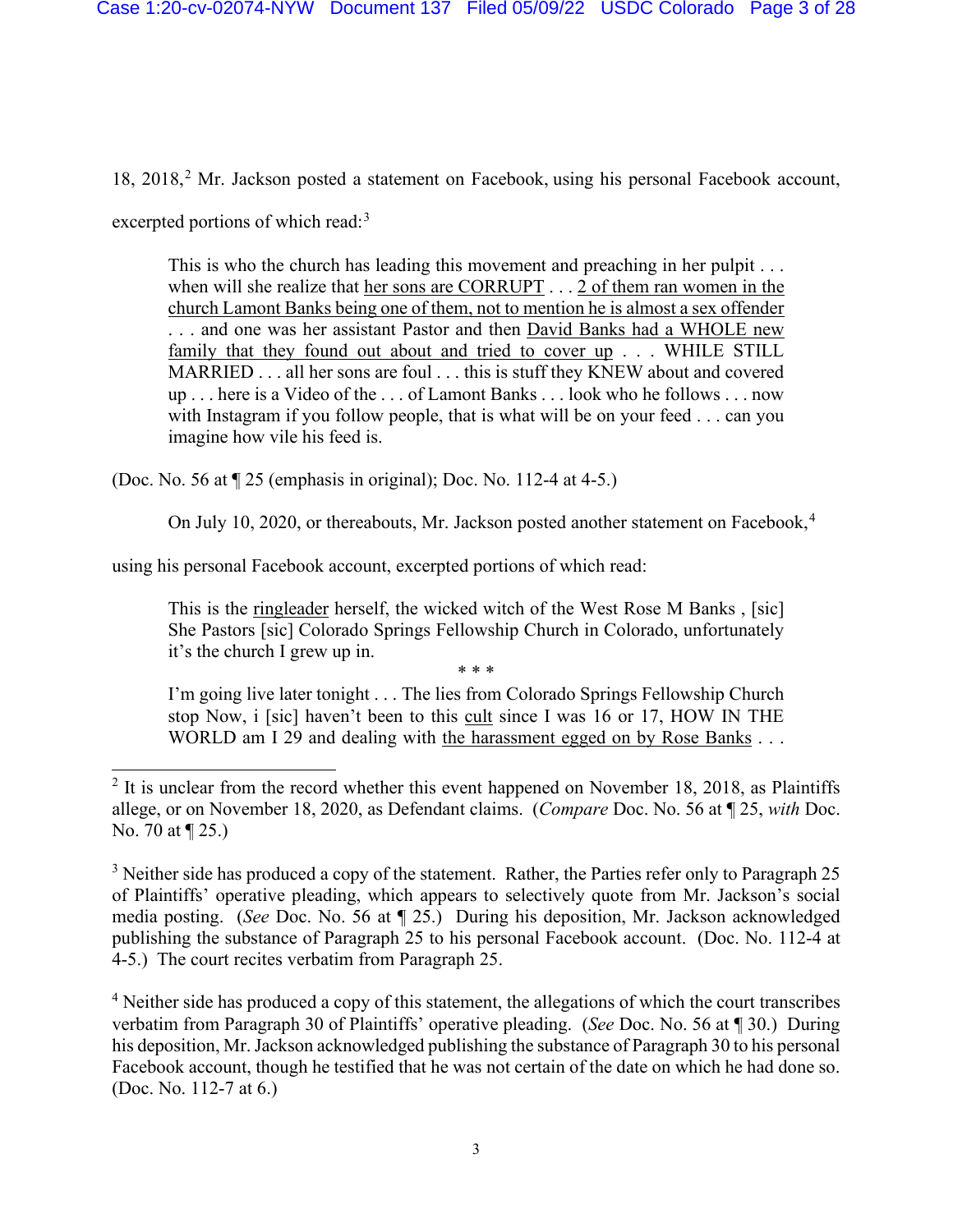they have been calling my phone non stop [sic] for the last hour or so. So let's go ahead and pull this cover!!!

(Doc. No. 56 at ¶ 30 (emphasis in original); Doc. No. 112-7 at 6.) In the social media posting, Mr. Jackson also referred to Church's parishioners as a "crazy bunch of people" who were "brainwashed." (*Id.*)

That same day, July 10, 2020, Mr. Jackson posted a two hour and seven minute video on Facebook, using his personal Facebook account. (Doc. No. 56 at ¶ 31; Doc. No. 112-7 at 6.) In the video, Mr. Jackson made various statements about Rose Banks, <sup>5</sup> including accusations that she required parishioners to obtain her "permission" before making purchases; that she was "spreading lies;" that she told Mr. Jackson's parents to "put him out" on the street at age sixteen; and that she threatened to remove parishioners who did not "pledge" money to the Church. (*Id.*) Mr. Jackson also apparently referred to the Church again as a "cult," and characterized its members as "being under bondage." (*Id.*) Mr. Jackson posted this "same exact" video to YouTube, on July 14, 2020. (Doc. No. 56 at ¶ 32; Doc. No. 70 at ¶ 32.)

At some other point in time, Mr. Jackson admittedly made "postings" about alleged "abuse" within the Church.<sup>6</sup> (Doc. No. 56 at  $\P$  29; Doc. No. 112-7 at 4.) On another occasion, Mr. Jackson admittedly posted an image on Facebook, which depicted a photograph of Rose Banks

<sup>&</sup>lt;sup>5</sup> Paragraph 31 of Plaintiffs' operative pleading includes a purported summary of six "slanderous" and libelous statements" made by Mr. Jackson in the video. (Doc. No. 56 at ¶ 31.) Defendant has admitted to making the statements, though he disputes Plaintiffs' characterization of them as defamatory. (Doc. No. 70 at ¶ 31; *see* Doc. No. 112-7 at 6.) Neither side has produced a copy of the video, or a written transcript of the statements contained within.

 $6$  As to Mr. Jackson's statements concerning "abuse" within the Church, neither side has produced evidence as to what, specifically, Mr. Jackson said. Nor is it clear from the record when the statements were made, or on what social media platform, if any, the "postings" were published.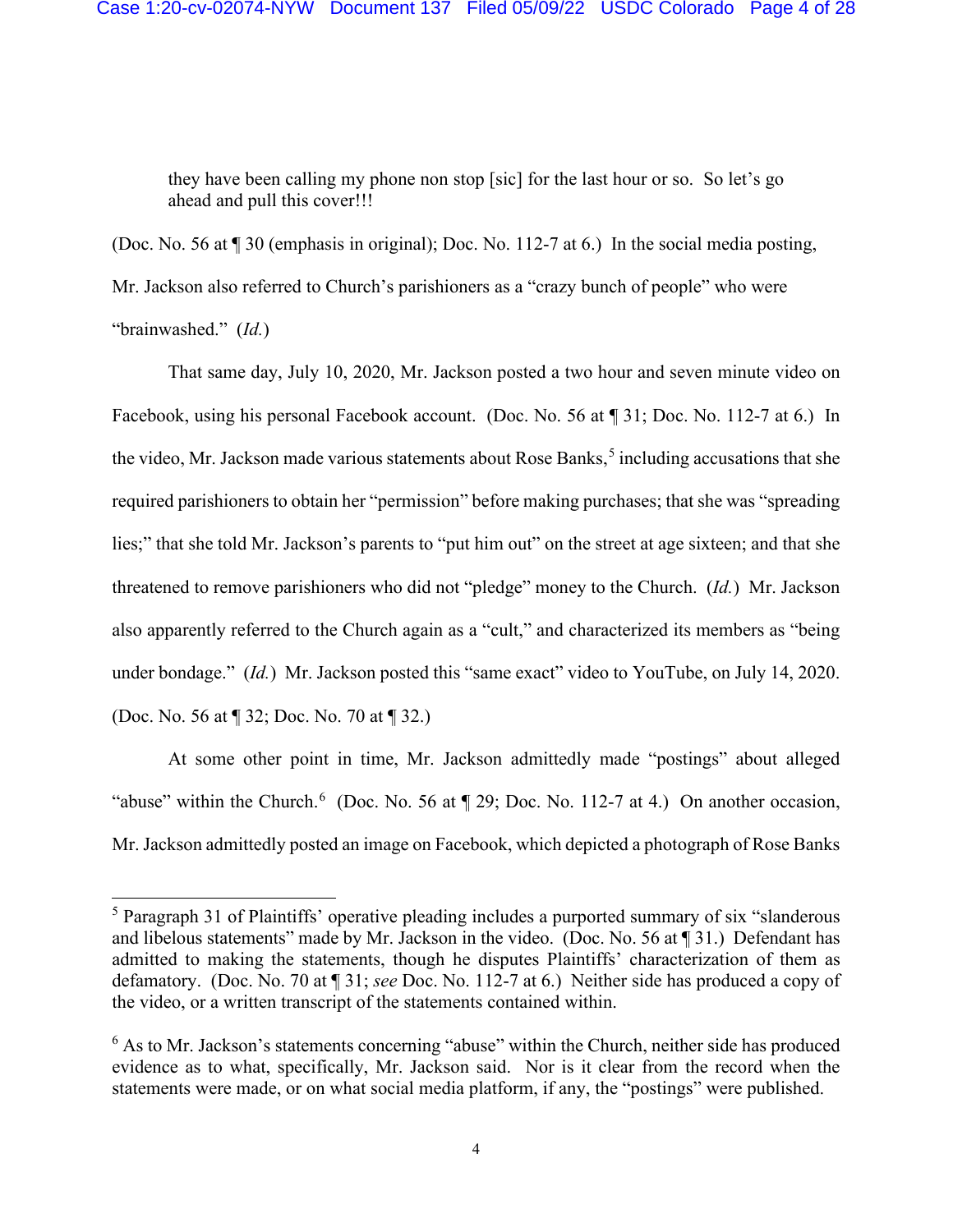next to a photograph of "the notorious Jim Jones,"<sup>7</sup> a man reportedly "responsible for the murder/suicide of 918 individuals including 304 children." (Doc. No. 56 at ¶ 27; Doc. No. 112- 10 at 4; Doc. No. 112-13 at 4.) Plaintiffs allege that Mr. Jackson posted the image "with malice," in an attempt "to draw a clear analogy" between the two individuals depicted. (Doc. No. 56 at ¶ 27.) Finally, Plaintiffs allege that, on a different occasion, Mr. Jackson "posted" an "email," in which he stated that Rose Banks engaged in "fraud," and "received funds" totaling "5 million dollars."<sup>8</sup> (Doc. No. 56 at  $\llbracket 26$ .)

# *II. Procedural History*

Following these events, on July 16, 2020, Plaintiffs commenced this lawsuit against Mr. Jackson. (Doc. No. 1.) In their operative pleading, Plaintiff assert three causes of action: (1) "Defamation and Libel *Per Se*;" (2) "Infliction of Emotional Distress;" and (3) "Extreme and Outrageous Conduct." (Doc. No. 56 at 7-12 ¶¶ 37-66.) The first claim is asserted by all three named Plaintiffs; the remaining two claims are asserted by Rose Banks and Lamont Banks, only. (*Id.*) At the close of discovery, the Parties filed cross-motions for summary judgment on all three claims. (Doc. No. 112; Doc. No. 114.)

 $<sup>7</sup>$  It is unclear from the record when Mr. Jackson published the photographic image on Facebook.</sup> Plaintiffs allege that Defendant published the image on two different occasions, the most recent of which was on July 13, 2020. (Doc. No. 56 at ¶ 64; *see* Doc. No. 112-5 at 1.)

<sup>&</sup>lt;sup>8</sup> Defendant denies this allegation. (Doc. No. 70 at  $\P$  26.) Plaintiffs, for their part, have produced no evidence concerning the substance of Mr. Jackson's "email," when it was sent, or even to whom it was sent. When asked at his deposition whether he ever posted the alleged statements on social media, Mr. Jackson responded, "I don't know." (Doc. No. 112-4 at 5.)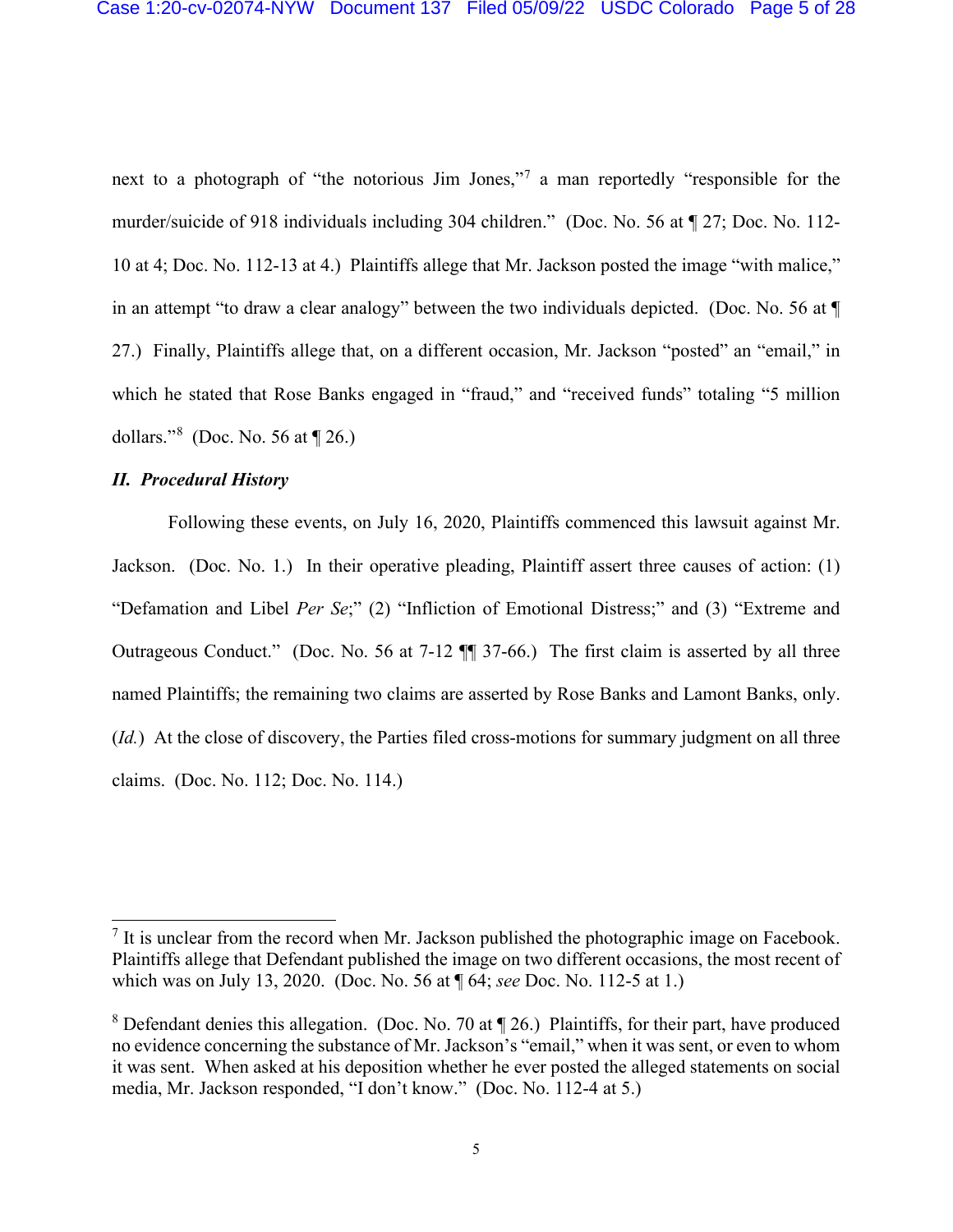#### **STANDARDS OF REVIEW**

# *I. Legal Standard for* **Pro Se** *Defendant*

Mr. Jackson is proceeding *pro se*. The court, therefore, "review[s] his pleadings and other papers liberally and hold[s] them to a less stringent standard than those drafted by attorneys." *Trackwell v. United States*, 472 F.3d 1242, 1243 (10th Cir. 2007) (citations omitted); *accord Haines v. Kerner*, 404 U.S. 519, 520–21 (1972). This rule applies to all proceedings involving a *pro se* litigant, including summary judgment proceedings. *Hall v. Bellmon,* 935 F.2d 1106, 1110 n.3 (10th Cir. 1991); *see Overton v. United States*, 925 F.2d 1282 (10th Cir. 1990) (liberally construing *pro se* pleadings in review of summary judgment). However, Mr. Jackson's *pro se*  status does not vitiate his obligation to adhere to, and comply with, "the same rules of procedure that govern other litigants." *Nielsen v. Price*, 17 F.3d 1276, 1277 (10th Cir. 1994) (quoting *Green v. Dorrell*, 969 F.2d 915, 917 (10th Cir. 1992)); *Ogden v. San Juan Cnty.*, 32 F.3d 452, 455 (10th Cir. 1994) (stating that a *pro se* litigant must "comply with the fundamental requirements of the Federal Rules of Civil and Appellate Procedure"). Nor does Defendant's *pro se* status entitle him to an application of different rules. *Montoya v. Chao*, 296 F.3d 952, 957 (10th Cir. 2002). Thus, while the court makes "some allowances" for Mr. Jackson's "failure to cite proper legal authority, his confusion of various legal theories, his poor syntax and sentence structure, or his unfamiliarity with the pleading requirements," the court will not "take on the responsibility of serving as [his] attorney in constructing arguments and searching the record." *Garrett v. Selby Connor Maddux & Janer*, 425 F.3d 836, 840 (10th Cir. 2005) (quoting *Hall,* 935 F.2d at 1110) (alteration omitted).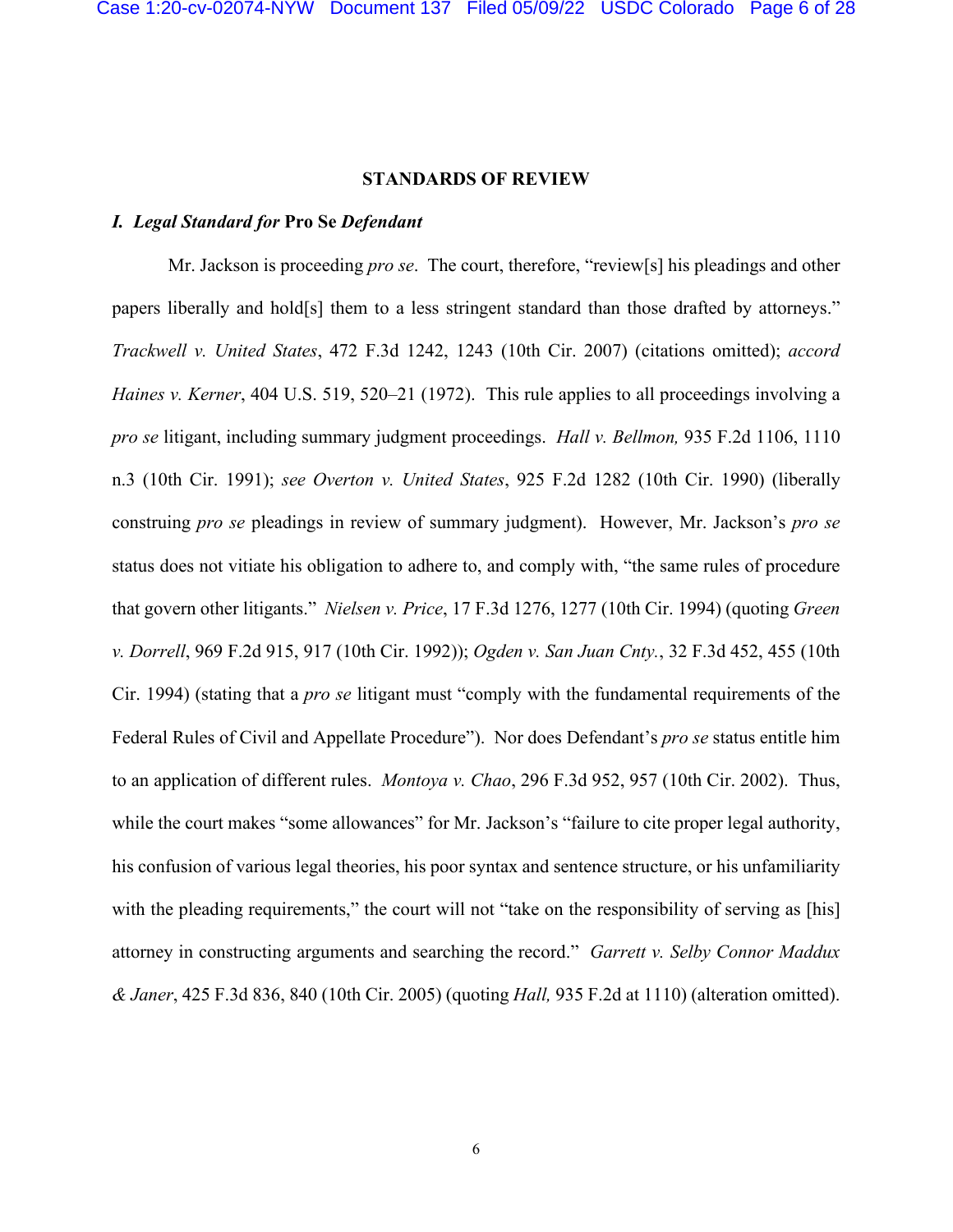# *II. The Summary Judgment Standard*

Summary judgment is appropriate if "the movant shows that there is no genuine dispute as to any material fact and the movant is entitled to judgment as a matter of law." Fed. R. Civ. P. 56(a); *Celotex Corp. v. Catrett*, 477 U.S. 317, 322 (1986). The moving party bears the initial responsibility of providing to the court the factual basis for its motion. *Celotex*, 477 U.S. at 325. "Once the moving party meets this burden, the burden shifts to the nonmoving party to demonstrate a genuine issue for trial on a material matter." *Concrete Works, Inc. v. City & Cnty. of Denver*, 36 F.3d 1513, 1518 (10th Cir. 1994) (citing *Celotex*, 477 U.S. at 325). The nonmoving party may not rest solely on the allegations in the pleadings, but instead, must designate "specific facts showing that there is a genuine issue for trial." *Celotex*, 477 U.S. at 324; *see also* Fed. R. Civ. P. 56(c).

"A 'judge's function' at summary judgment is not 'to weigh the evidence and determine the truth of the matter but to determine whether there is a genuine issue for trial.'" *Tolan v. Cotton*, 572 U.S. 650, 656 (2014) (quoting *Anderson v. Liberty Lobby*, 477 U.S. 242, 249 (1986)). Whether there is a genuine issue for trial depends upon "whether the evidence presents a sufficient disagreement to require submission to a jury," or conversely, whether the evidence "is so onesided that one party must prevail as a matter of law." *Anderson*, 477 U.S. at 251-52. A disputed fact is "material" if "under the substantive law it is essential to the proper disposition of the claim." *Adler v. Wal-Mart Stores, Inc.*, 144 F.3d 664, 670 (10th Cir.1998) (citing *Anderson*, 477 U.S. at 248). A dispute is "genuine" if the evidence is such that it might lead a reasonable jury to return a verdict for the nonmoving party. *Thomas v. Metro. Life Ins. Co.*, 631 F.3d 1153, 1160 (10th Cir. 2011) (citing *Anderson*, 477 U.S. at 248). "Where the record taken as a whole could not lead a rational trier of fact to find for the [nonmovant], there is no 'genuine issue for trial.'" *Matsushita*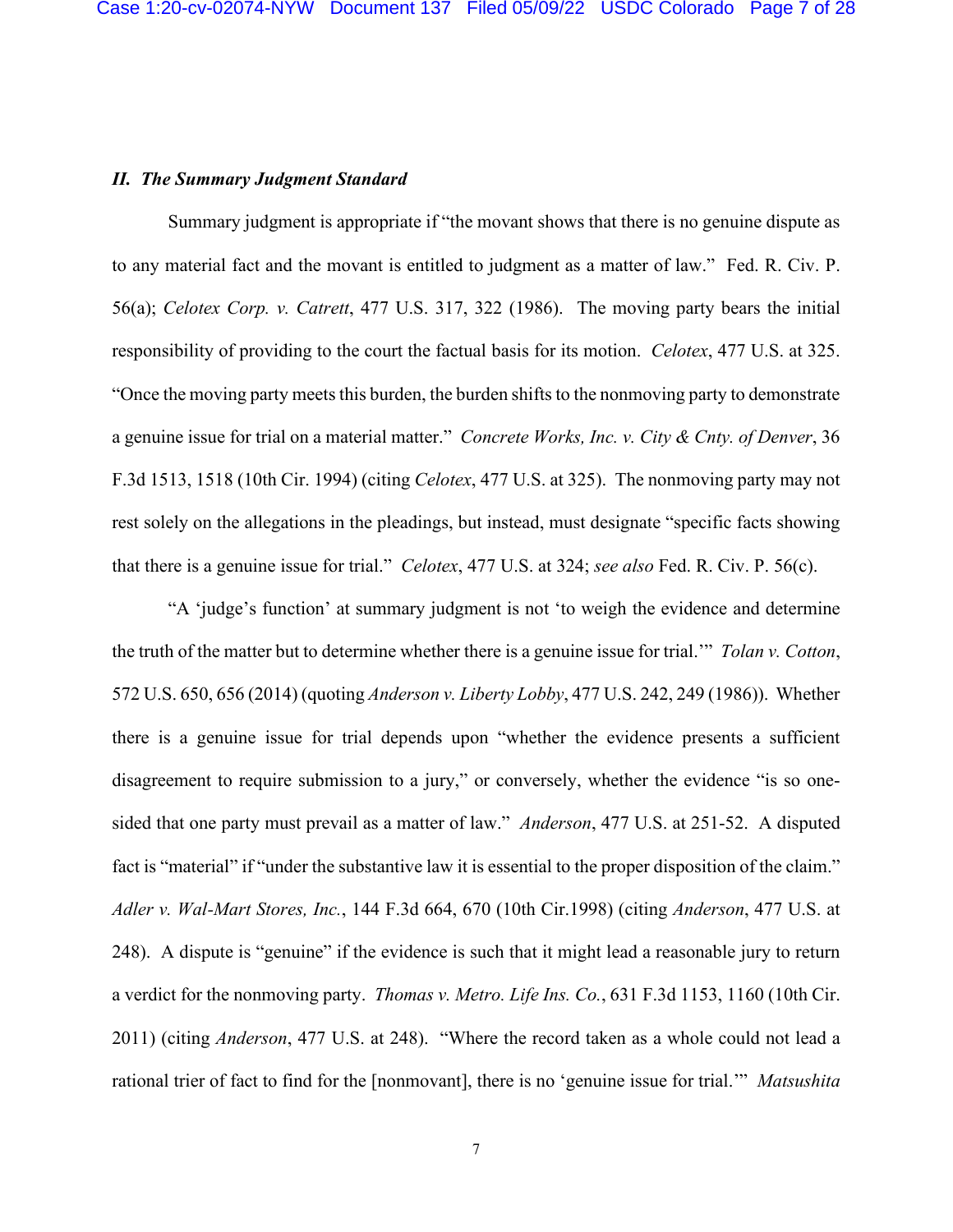*Elec. Indus. Co. v. Zenith Radio Corp.*, 475 U.S. 574, 587 (1986) (citing *First Nat'l Bank of Ariz. v. Cities Serv. Co.*, 391 U.S. 253, 289 (1968)).

In evaluating a motion for summary judgment, a court may consider admissible evidence only. *Johnson v. Weld Cnty.*, 594 F.3d 1202, 1209–10 (10th Cir. 2010). The factual record and reasonable inferences therefrom are viewed in the light most favorable to the party opposing summary judgment. *Concrete Works*, 36 F.3d at 1517. However, this standard does not require the court to make unreasonable inferences in favor of the nonmoving party. *Carney v. City & Cnty. of Denver*, 534 F.3d 1269, 1276 (10th Cir. 2008). The nonmovant must establish, at a minimum, an inference of the presence of each element essential to the case. *Hulsey v. Kmart, Inc.*, 43 F.3d 555, 557 (10th Cir. 1994).

"Cross-motions for summary judgment are treated as two individual motions for summary judgment and held to the same standard, with each motion viewed in the light most favorable to its nonmoving party." *Banner Bank v. First Am. Title Ins. Co.*, 916 F.3d 1323, 1326 (10th Cir. 2019); *see Buell Cabinet Co. v. Sudduth*, 608 F.2d 431, 433 (10th Cir. 1979) ("Cross motions for summary judgment are to be treated separately; the denial of one does not require the grant of another.").

### **ANALYSIS**

### *I. Evidentiary Objections*

The exhibits attached to Defendant's Response to Plaintiffs' Motion for Summary Judgment include a 77-page "Background Report" on Rose Banks; a 94-page "Background Report" on Lamont Banks; a single-page enumerated list, entitled "WITCHCRAFT CHURCH Control Leadership," purportedly authored by "Apostle John Eckhardt;" and excerpted text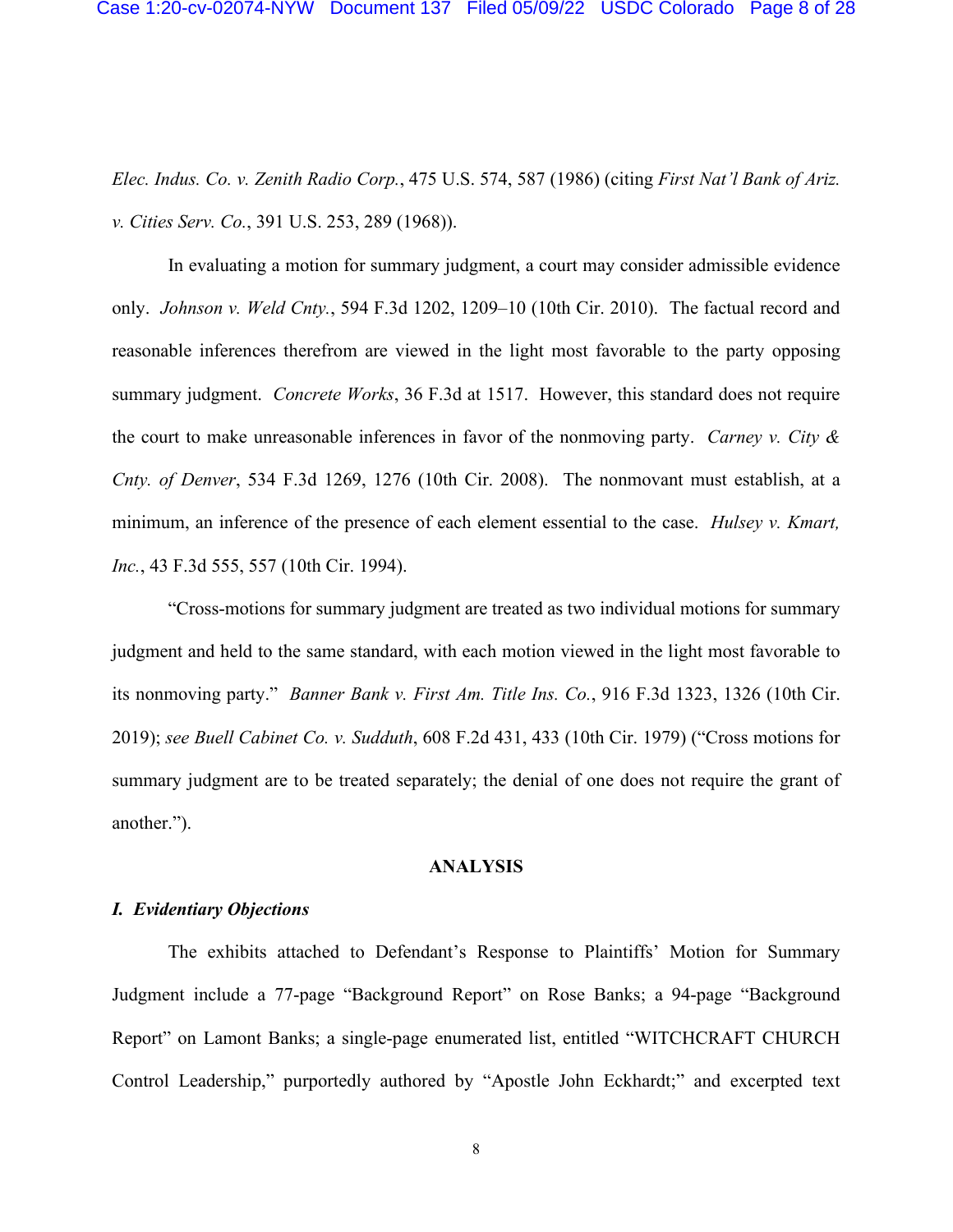message communications between the litigants and several non-parties. (Doc. Nos. 121-1, 121-2, 121-3, 121-4, 121-15, 121-6.) Plaintiffs object to this evidence as "hearsay," "unsupported," and "totally conclusory in nature." (Doc. No. 124 at 2, 4-6.) The court has not relied on any of these documents in reaching its conclusions, and for that reason, the evidentiary objections are moot.<sup>9</sup>

# *II. Plaintiffs' Motion for Summary Judgment*

Plaintiffs move for summary judgment on all three of their claims. (Doc. No. 112.) Because Plaintiffs would bear the burden of proof on those claims at trial, "a more stringent summary judgment standard applies" to their Motion for Summary Judgment as compared to Defendant's Motion for Summary Judgment. *Pelt v. Utah*, 539 F.3d 1271, 1280 (10th Cir. 2008). Plaintiffs "cannot force [Defendant] to come forward with 'specific facts showing there is a genuine issue for trial' merely by pointing to parts of the record that [they] believe[] illustrate the absence of a genuine issue of material fact." *Id.* (citing *Celotex*, 477 U.S. at 323) (alteration omitted).Rather, Plaintiffs "must establish, as a matter of law, all essential elements" of their claims before Defendant will "be obligated to bring forward any specific facts alleged to rebut" Plaintiffs' case. *Id.* The evidence that Plaintiffs cite in their favor "must be so powerful that no reasonable jury would be free to disbelieve it. Anything less should result in denial of summary judgment." *Leone v. Owsley*, 810 F.3d 1149, 1154 (10th Cir. 2015) (citation omitted).

<sup>&</sup>lt;sup>9</sup> Plaintiffs also argue that Defendant's Response is replete with "unsupported conclusory" statements." (Doc. No. 124 at 4-6.) In resolving the pending cross-motions for summary judgment, the court has considered only those factual representations that are supported by the record, in accordance with Federal Rule of Civil Procedure 56.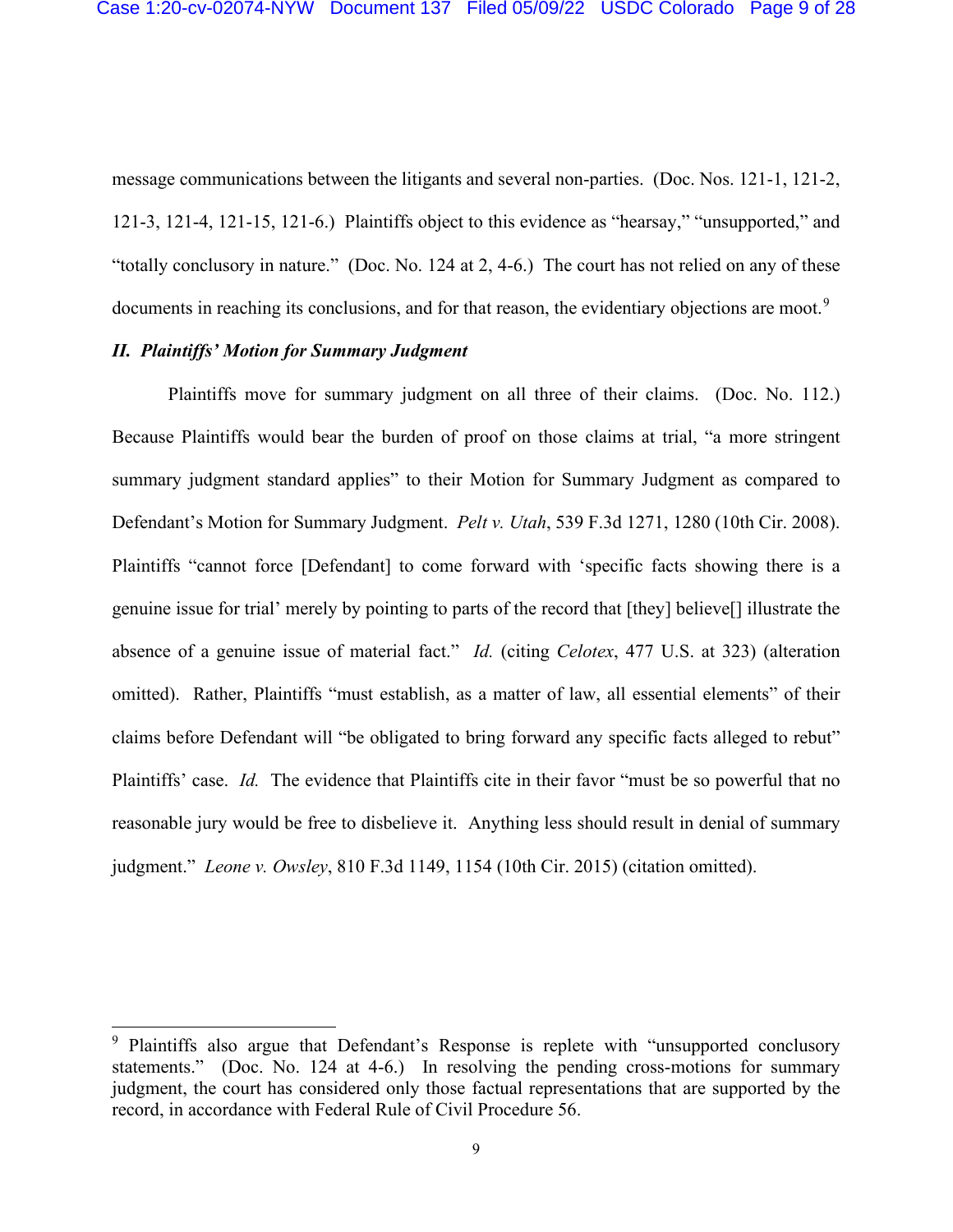#### *A. The Defamation Claim*

As to their first cause of action, Plaintiffs allege that Mr. Jackson published numerous "false" and "defamatory" statements about them on the internet, including: (1) that the Church is a "cult;" (2) that there was "abuse" within the Church; (3) that Rose Banks, as Pastor of the Church, engaged in "fraud," received funds totaling \$5 million, and allowed her "CORRUPT" sons to participate in the Church; (4) that Rose Banks is a "witch;" and (5) that Lamont Banks is "almost a sex offender." (Doc. No. 56 at ¶¶ 2, 25-26, 29-30.) In addition, Plaintiffs allege that Mr. Jackson further defamed Rose Banks when he published a photograph of her next to a photograph of Jim Jones. (*Id.* at ¶ 27.)

Plaintiffs move for summary judgment on their defamation claim, contending that the record establishes no genuine dispute as to any material fact. (Doc. No. 112; Doc. No. 113 at 7- 12.) Plaintiffs further argue that there is no evidence within the record "that establishes the truth or accuracy" of the purportedly defamatory statements at issue. (Doc. No. 113 at 7.)

"Defamation is a communication that holds an individual up to contempt or ridicule thereby causing him to incur injury or damage." *Keohane v. Stewart*, 882 P.2d 1293, 1297 (Colo. 1994) (citing W. PAGE KEETON ET AL., PROSSER AND KEETON ON THE LAW OF TORTS § 111, at 771-85 (5th ed. 1984)). A written defamatory statement is libel; an oral defamatory statement is slander. *Id.* at 1297 n.5 ("The tort of defamation consists of two types of communication, libel and slander. Libel is usually a written communication while slander is generally an oral communication."). In Colorado,<sup>10</sup> the required elements of a defamation claim are: " $(1)$  a defamatory statement

<sup>&</sup>lt;sup>10</sup> The parties do not dispute that Colorado law applies here. *See Brokers' Choice of Am., Inc. v. NBC Universal, Inc.*, 138 F. Supp. 3d 1191, 1197 (D. Colo. 2015) ("Because this claim arises under diversity jurisdiction, the Court applies Colorado substantive law in determining whether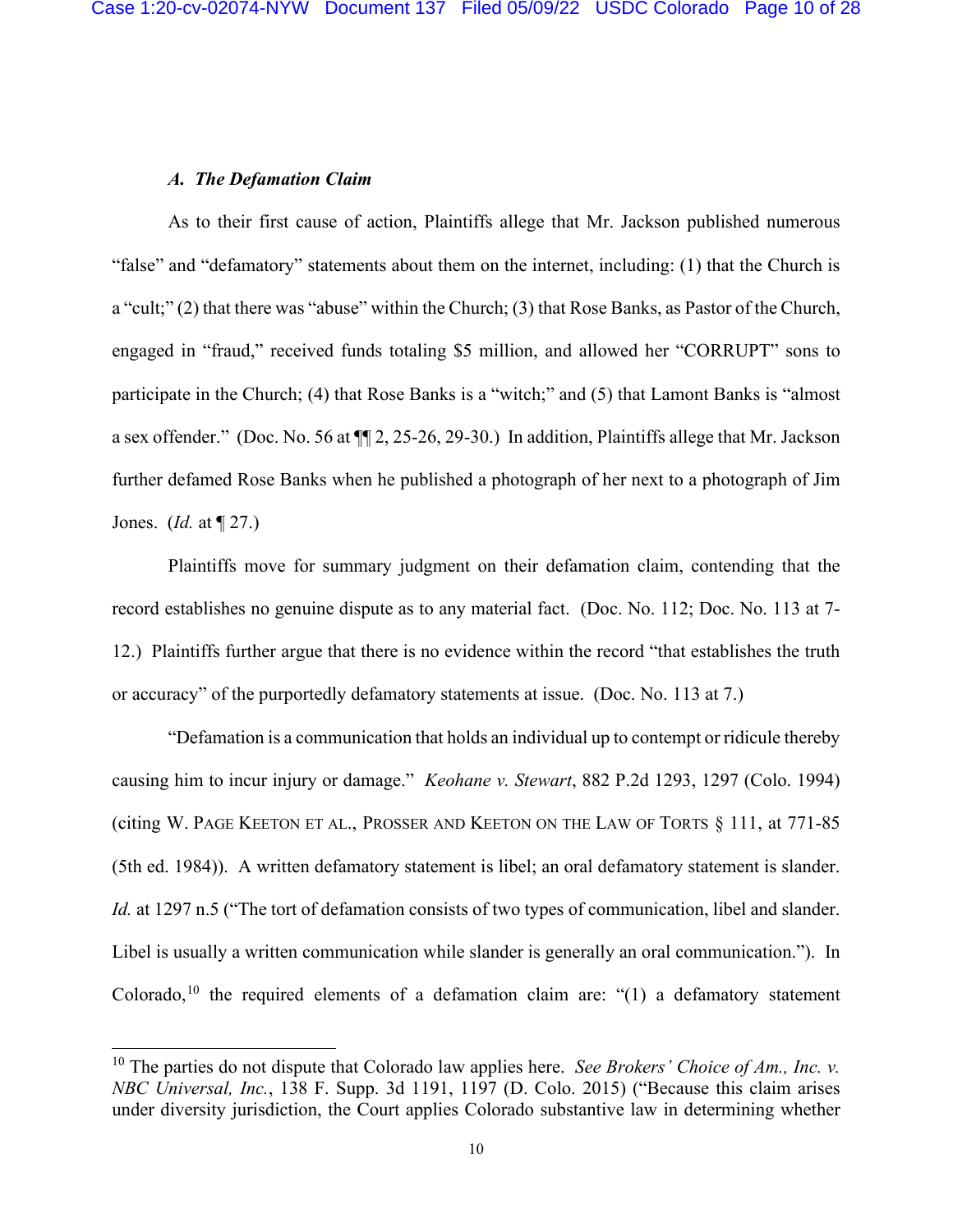concerning another; (2) published to a third party; (3) with fault amounting to at least negligence on the part of the publisher; and (4) either actionability of the statement irrespective of special damages or the existence of special damages to the plaintiff caused by publication." *Williams v. Dist. Ct., Second Judicial Dist., City & Cnty. of Denver*, 866 P.2d 908, 911 n.4 (Colo. 1993).

Here, Plaintiffs have failed to adduce sufficient evidence to establish the third element, *i.e.,*  that Defendant acted "with fault amounting to at least negligence." The parties' briefing does not address whether Plaintiffs are private figures or public figures, or whether the statements at issue involve matters of public concern. To the extent that Plaintiffs are considered public figures, or the defamatory statements involve matters of public concern,  $\frac{1}{1}$  the third element of their defamation claim requires them to adduce "clear and convincing proof" that Mr. Jackson published the statements at issue with actual malice, *i.e.,* with knowledge of their falsity or in reckless disregard of their truth. *DiLeo v. Koltnow*, 613 P.2d 318, 320-21 (Colo. 1980) (citing *N.Y. Times v. Sullivan*, 376 U.S. 254 (1963)); *Smiley's Too, Inc. v. Denver Post Corp.*, 935 P.2d 39, 41 (Colo. App. 1996).

"Actual malice can be shown if the defendant entertained serious doubts as to the truth of the statement or acted with a high degree of awareness of its probable falsity." *Brokers' Choice* 

Plaintiffs have stated a defamation claim."); *accord Haberman v. The Hartford Ins. Grp.*, 443 F.3d 1257, 1264 (10th Cir. 2006) ("In diversity cases, the substantive law of the forum state governs the analysis of the underlying claims.").

<sup>11</sup> "The question whether a matter is of public concern is one of law[.]" *McIntyre v. Jones*, 194 P.3d 519, 525 (Colo. App. 2008) (citations omitted). "Generally, a matter is of public concern whenever it embraces an issue about which information is needed or is appropriate or when the public may reasonably be expected to have a legitimate interest in what is being published." *Id.*  (internal quotation marks and citation omitted).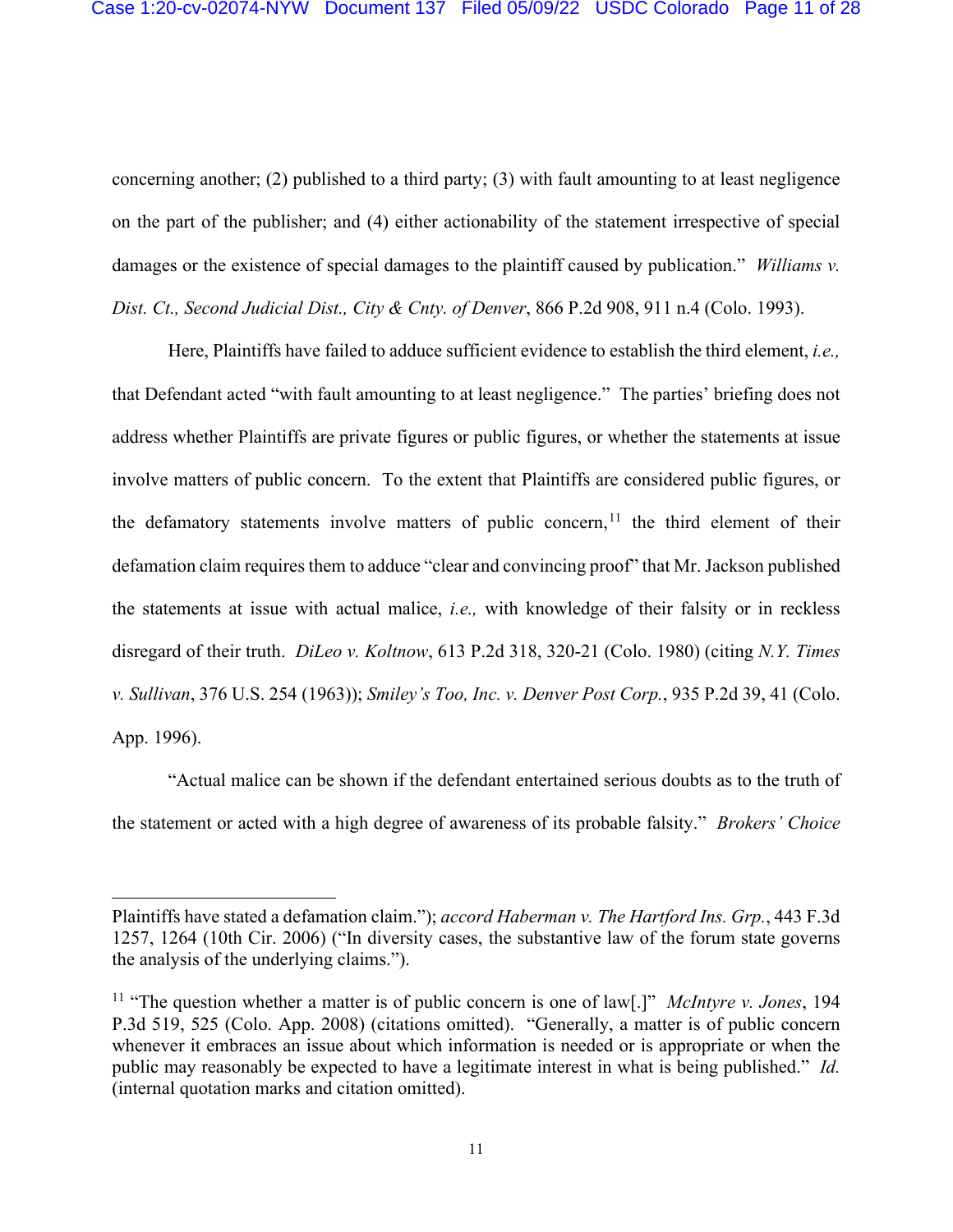*of Am., Inc. v. NBC Universal, Inc.*, 757 F.3d 1125, 1136-37 (10th Cir. 2014) (citing *Lewis v. McGraw-Hill Broad. Co.*, 832 P.2d 1118, 1123 (Colo. App. 1992)); *Lockett v. Garrett*, 1 P.3d 206, 210 (Colo. App. 1999) ("A showing of reckless disregard requires sufficient evidence to demonstrate that the defendant in fact entertained serious doubts as to the truth of the published statement."). The determination as to whether there is sufficient evidence to support a finding of actual malice is a question of law. *Lockett*, 1 P.3d at 210. "Actual malice may be inferred by the finder of fact if an investigation is grossly inadequate." *Kuhn v. Tribune-Republican Publ'g Co.*, 637 P.2d 315, 319 (Colo. 1981) (citing *Curtis Publ'g Co. v. Butts*, 388 U.S. 130 (1967)).Further, a defendant "who willfully chooses not to learn the truth" prior to publishing an allegedly false statement can be found to have acted with actual malice. *McIntyre v. Jones*, 194 P.3d 519, 530 (Colo. App. 2008).

In their supporting memorandum, Plaintiffs appear to argue that Mr. Jackson's actual malice can be inferred, based on the purported fact that the statements that he made about them are all demonstrably "false." (*See* Doc. No. 113 at 11 ("[T]o publicly name Plaintiff Banks as a 'pedophile' or 'sex offender' so misrepresents the actual state of the matter as to show malice on the part of the Defendant.").) Plaintiffs contend that, contrary to Mr. Jackson's assertions, Rose Banks "has never engaged in any criminal or unlawful conduct" with respect to her handling of the Church's "finances," and they insist that there is "no evidence, whatsoever[,]" suggesting otherwise. (*Id.*) Plaintiffs likewise devote large portions of their briefing to arguing that Lamont Banks is not, in fact, a "sex offender" or a "pedophile," because his 2006 criminal convictions for felony sexual assault of a minor and for misdemeanor sexual exploitation of a child were ultimately reversed and/or vacated on appeal. (*Id.* at 9-11 (citing Doc. No. 112-11).) Plaintiffs repeatedly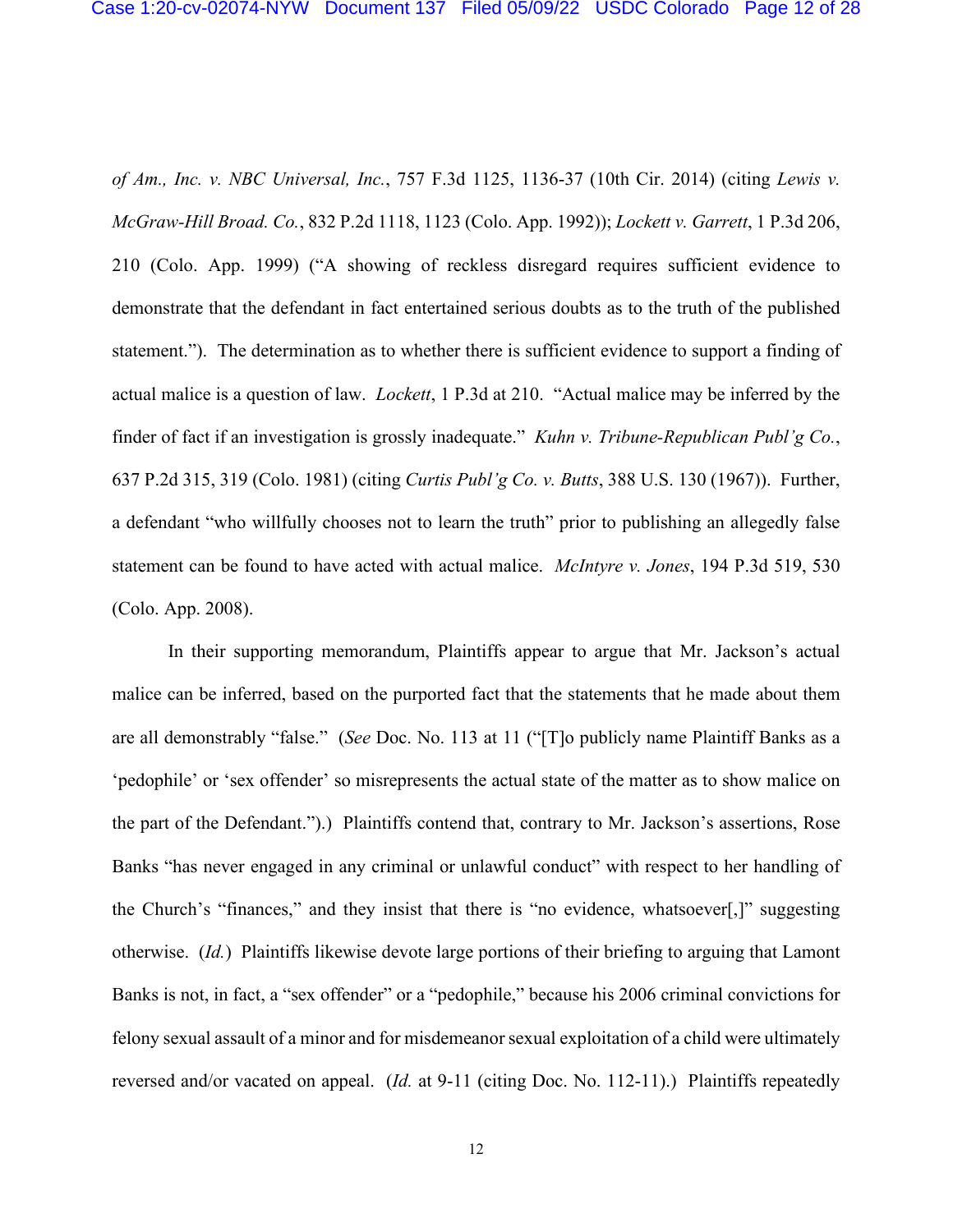argue that they are entitled to summary judgment, because Mr. Jackson has failed to proffer any evidence as to "the truth or accuracy" of his assertions. (*Id.* at 7.)

However, in claiming entitlement to a judgment in their favor based on Defendant's failure to adduce evidence supporting his case, Plaintiffs appear to misunderstand the summary judgment standard. As stated *supra*, because Plaintiffs, as the movants, carry the burden of proof on their defamation claim at trial, they must first produce sufficient, credible evidence establishing "all essential elements" of that claim before Mr. Jackson, as the nonmovant, will be obligated to go beyond the pleadings and set forth specific facts to rebut Plaintiffs' case. *Pelt*, 539 F.3d at 1280; *see Celotex*, 477 U.S. at 331. In other words, Plaintiffs must first prove that there is enough evidence within the record which, if uncontroverted, would demonstrate their entitlement to a directed verdict on their defamation claim before Mr. Jackson will be required to do anything. *Celotex*, 477 U.S. at 331. Plaintiffs, here, have not met this initial burden.

In this case, to the extent that Plaintiffs argue that Mr. Jackson's statements were "false," any evidence supporting that assertion has no direct bearing on whether Mr. Jackson harbored a good faith belief that his statements were true at the time that he published them. *See Miles v. Nat'l Enquirer, Inc.*, 38 F. Supp. 2d 1226, 1230 (D. Colo. 1999) (granting a defendant's motion for summary judgment on a defamation claim arising from a journalist's publication of statements suggesting that the plaintiff was a pedophile, where the entire record "convincingly" showed that the reporters "believed their statements to be true"). Indeed, the record is replete with evidence suggesting that Mr. Jackson has never waivered in his belief that the Church is a "cult," that Rose Banks mishandled the Church's finances, or that Lamont Banks is "almost a sex offender." (*See, e.g.*, Doc. No. 112-9 at 4 ("I have not lied about anything."), ("That definitely is my position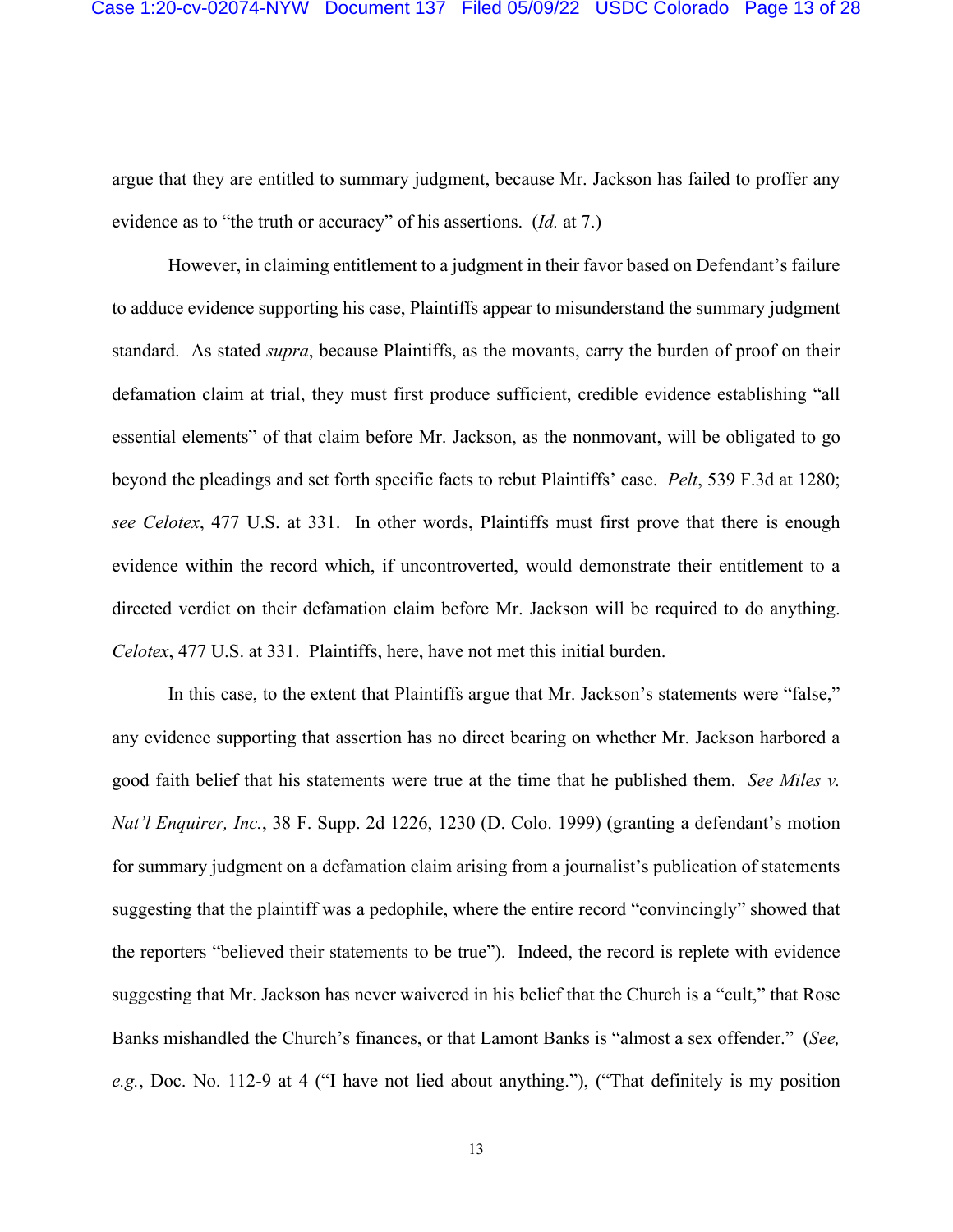because it is the truth."), ("I know it is true."); Doc. No. 112-10 at 5 ("Because the actions from Pastor Rose Banks include witchcraft. That's why that was used.").); *cf. Kuhn*, 637 P.2d at 316, 319 (holding evidence sufficient to establish a publisher's actual malice, where the publisher admitted that he had no basis for most of his false statements, that he failed to corroborate his statements, and that he failed to pursue "obvious available sources of possible corroboration or refutation"); *Examination Bd. of Pro. Home Inspectors v. Int'l Assoc. of Certified Home Inspectors*, 519 F. Supp. 3d 893, 908, 911 (D. Colo. 2021) (holding that the summary judgment record supported a finding of actual malice arising from the defendant's statement that the plaintiff's licensing exam "was not psychometrically valid," where the plaintiff presented evidence showing both that the defendant was well-versed in the science of psychometrics, and that the factor that the defendant cited as the basis for his belief that the exam was not psychometrically valid was scientifically irrelevant to that inquiry), *appeal filed*, No. 21-1087 (10th Cir. Mar. 12, 2021). Plaintiffs also adduce insufficient evidence for the court to conclude as a matter of law that that Mr. Jackson had some sort of ulterior motive in publishing the statements at issue. *See Spacecon Specialty Contractors, LLC v. Bensinger*, 713 F.3d 1028, 1042-43 (10th Cir. 2013) ("The motivation behind a publication is a factor to consider in determining whether the evidence shows a publisher acted with actual malice."); *see also Old Dominion Branch No. 496 v. Austin*, 418 U.S. 264, 281-82 (1974) (explaining that ill will towards the plaintiff, or other such bad motives, are insufficient, standing alone, to support a finding of actual malice). Nor do Plaintiffs adequately demonstrate that Mr. Jackson knew of, and nevertheless disregarded, contrary facts that might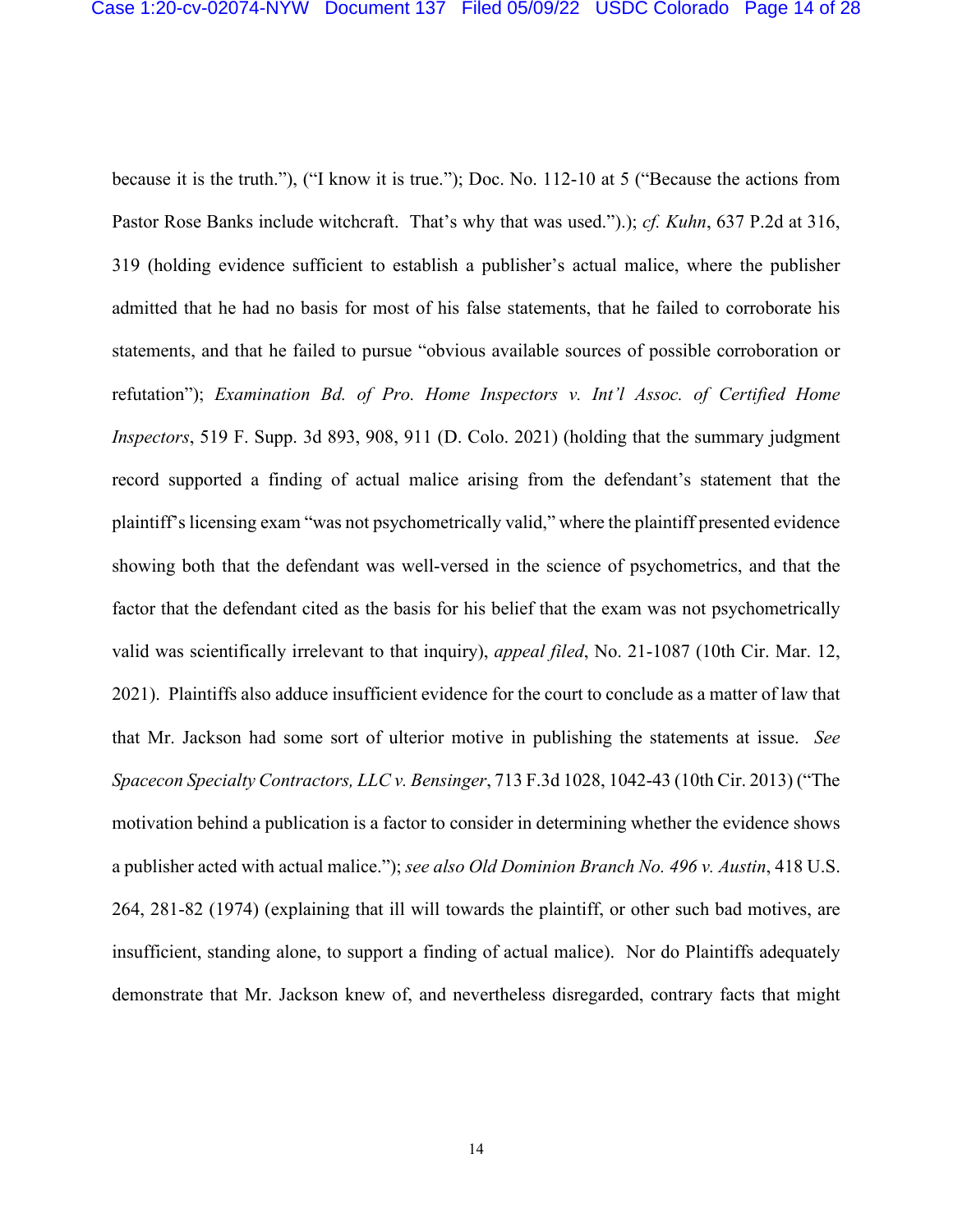have led a reasonable person to question the veracity of his statements.12 *Quigley v. Rosenthal*, 43 F. Supp. 2d 1163, 1180 (D. Colo. 1999) ("Failure to investigate obvious sources of refutation or corroboration of statements, especially when there is no time-pressure on their publication, may indicate not only negligence, but the higher standard of actual malice."); *see also Spacecon*, 713 F.3d at 1046 (holding that a publisher's failure to pursue "all possible sources" of information prior to publication does not show actual malice, absent evidence as to what those additional sources "may have revealed, if anything"). Moreover, as to Mr. Jackson's statement that Lamont Banks is "almost a sex offender," the fact that Lamont Banks was admittedly arrested, tried, and initially convicted on a charge of felony sexual assault of a minor, is itself evidence negating Mr. Jackson's actual malice in his publication of that statement. (Doc. No. 113 at 9-11); *see Miles*, 38 F. Supp. 2d at1231 ("[I]t is quite reasonable to think that a sex offender is a person who has committed sex offenses, regardless of whether that person was ever convicted of a sex offense."). On this record, then, Plaintiffs have not demonstrated by "clear and convincing" evidence that Mr. Jackson acted with actual malice in publishing the statements at issue. *See Yeiser v. DG Retail, LLC*, No. 18-cv-0320-WJM-STV, 2021 WL 1439853, at \*8 (D. Colo. Apr. 16, 2021) (denying a plaintiff's motion for summary judgment on a defamation claim, where the plaintiff presented no evidence suggesting that the defendant "did not have a reasonable belief" in the truth of his published statement—*viz.*, that the plaintiff "shoplifted"—and where the plaintiff failed to

<sup>&</sup>lt;sup>12</sup> Plaintiffs allege that, on April 21, 2020, they mailed a "cease and desist letter" to Mr. Jackson, demanding that he cease publication of the "defamatory material." (Doc. No. 56 at ¶ 4.) Plaintiffs allege that Mr. Jackson "never responded" to the letter, and instead, "continue[d] to publish false, defamatory and outrageous statements regarding the named Plaintiffs." (*Id.* at ¶ 5.) However, Plaintiffs have produced no evidence to support these allegations, which Defendant has categorically denied. (*See* Doc. No. 70 at ¶¶ 4-5.)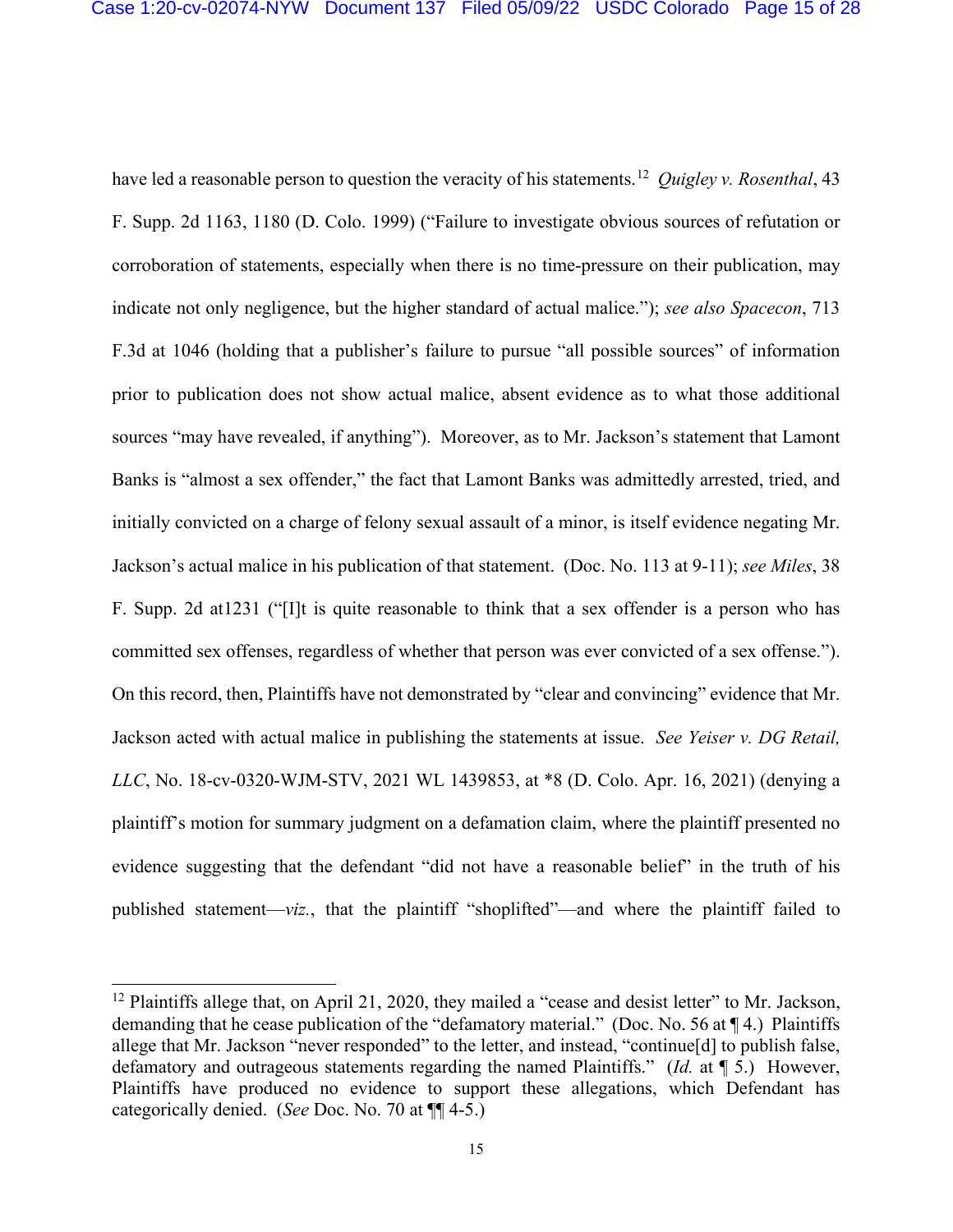demonstrate "the material falsity" of that statement, given that his criminal conviction for that offense "undercut any suggestion to the contrary").

To the extent Plaintiffs are considered "private figures," they neither argue, nor point to evidence showing, that Mr. Jackson negligently failed to ascertain the truth of his statements before publishing them. *See Quigley*, 43 F. Supp.2d at 1180 ("One who publishes a false and defamatory concerning a private person is subject to liability, if, but only if, he (a) knows that the statement is false and that it defames the other, (b) acts in reckless disregard of these matters, or (c) acts negligently in failing to ascertain them.") (alterations omitted). Plaintiffs do not direct the court to sufficient evidence that Defendant knew, or strongly suspected, that his statements concerning Plaintiffs were false to allow this court to determine that judgment is proper as a matter of law. *C.f. Signer v. Pimkova*, No. 05-cv-02039-REB-MJW, 2007 WL 4442327, at \*5 (D. Colo. Dec. 14, 2007) (holding evidence adequate to support a finding that the defendant acted negligently in publishing defamatory statements, where the defendant "admitted at his deposition that he did not actually believe" the statements that he made). Nor do Plaintiffs proffer other evidence suggesting that Mr. Jackson's actions departed from "the standard of care that a reasonably prudent person would have exercised in a similar situation." *See Slack v. Farmers Ins. Exchange*, 5 P.3d 280, 285 (Colo. 2000) (defining negligence as the failure to exercise such care).

On this record, then, Plaintiffs have failed to produce sufficient, credible evidence to establish that Defendant acted "with fault amounting to at least negligence." Thus, Plaintiffs have not met their initial summary judgment burden to establish all essential elements of their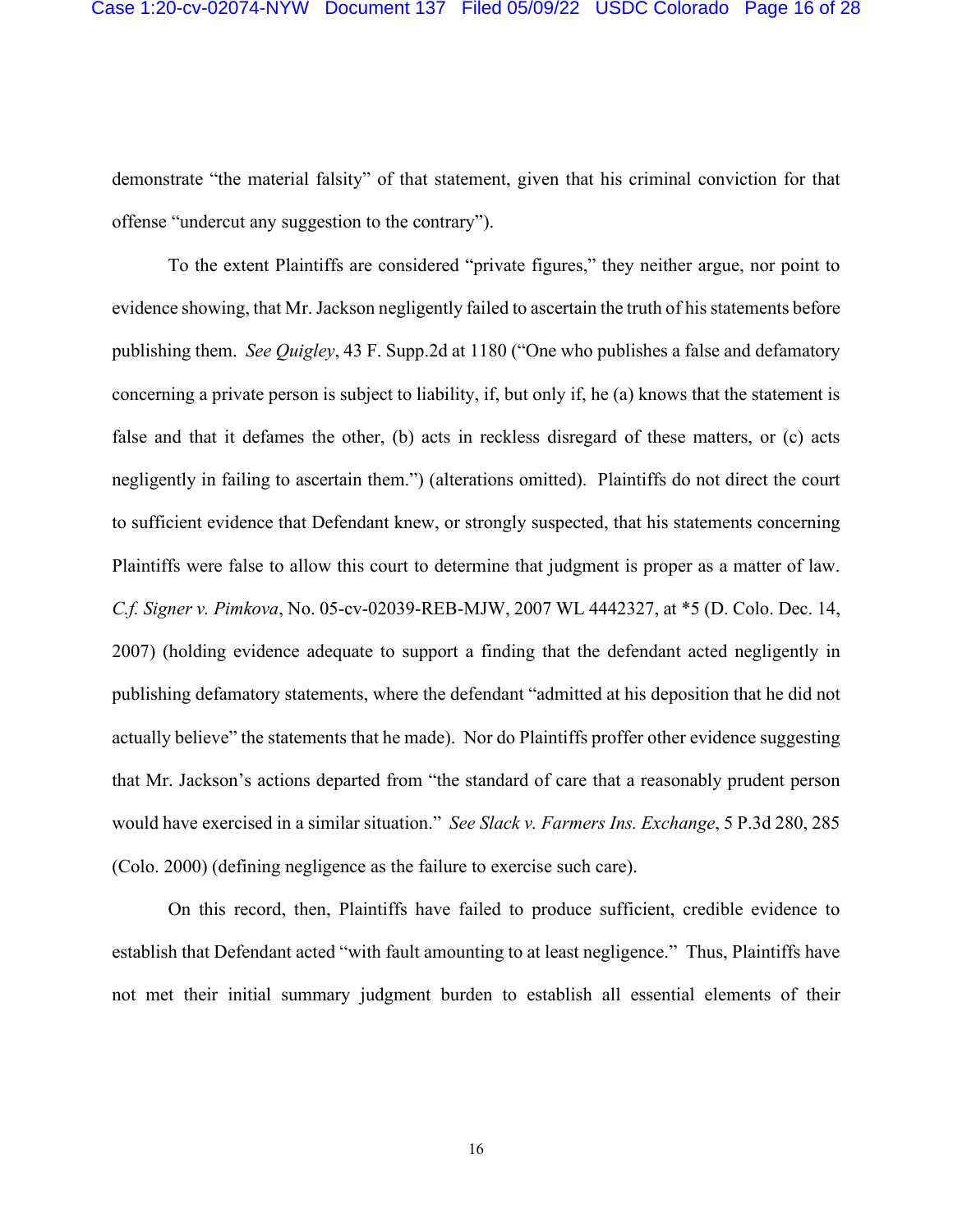defamation claim.<sup>13</sup> For that reason, Plaintiffs' Motion for Summary Judgment as to their defamation claim is **DENIED**.

# *B. The Remaining Claims*

Plaintiffs' second claim is for "Infliction of Emotional Distress," while their third claim is for "Extreme and Outrageous Conduct." (Doc No. 56 at ¶¶ 48-66.) However, it is clear from Plaintiffs' allegations, as well as their summary judgment briefing, that both claims assert the same cause of action, *viz.,* intentional infliction of emotional distress. (*See* Doc. No. 113 at 12-13.)

In Colorado, the required elements of a claim for intentional infliction of emotional distress are: "(1) the defendant engaged in extreme and outrageous conduct; (2) the defendant engaged in such conduct recklessly or with the intent of causing the plaintiff severe emotional distress; and (3) the defendant's conduct caused the plaintiff to suffer severe emotional distress." *English v. Griffith*, 99 P.3d 90, 93 (Colo. App. 2004) (citing *Culpepper v. Pearl St. Bldg., Inc.*, 877 P.2d 877, 882 (Colo. 1994)); *see also Coors Brewing Co. v. Floyd*, 978 P.2d 663, 665 (Colo. 1999) (describing this tort as "intentional infliction of emotional distress by outrageous conduct").

 $13$  The court also observes that Plaintiffs have failed to put forth adequate evidence showing that Mr. Jackson "published" the purportedly defamatory statements at issue. "Publication of a defamatory matter is its communication intentionally or by a negligent act to one other than the person defamed." *Card v. Blakeslee*, 937 P.2d 846, 850 (Colo. App. 1996).Here, as to Mr. Jackson's purported statements that Rose Banks "engaged in fraud" and "received funds" totaling "5 million dollars," Plaintiffs claim that the statements were "posted" "in an email." (Doc. No. 56 at ¶ 26.) However, Plaintiffs do not allege, much less proffer credible evidence showing, the email's recipient, if any. *See Harris v. Commerce City*, No. 09-cv-01728-MSK-KMT, 2010 WL 3307465, at \*3 (D. Colo. Aug. 18, 2010) (dismissing a defamation claim as inadequately pleaded, where among other things, the plaintiff failed to adequately allege that the defendant "ever published any statement about [the plaintiff] to anyone"). Further, as to the statements that Mr. Jackson admitted publishing on Facebook, there is no evidence in the record as to whether those social media postings were, in fact, visible to third parties or to individuals without an expectation of privacy.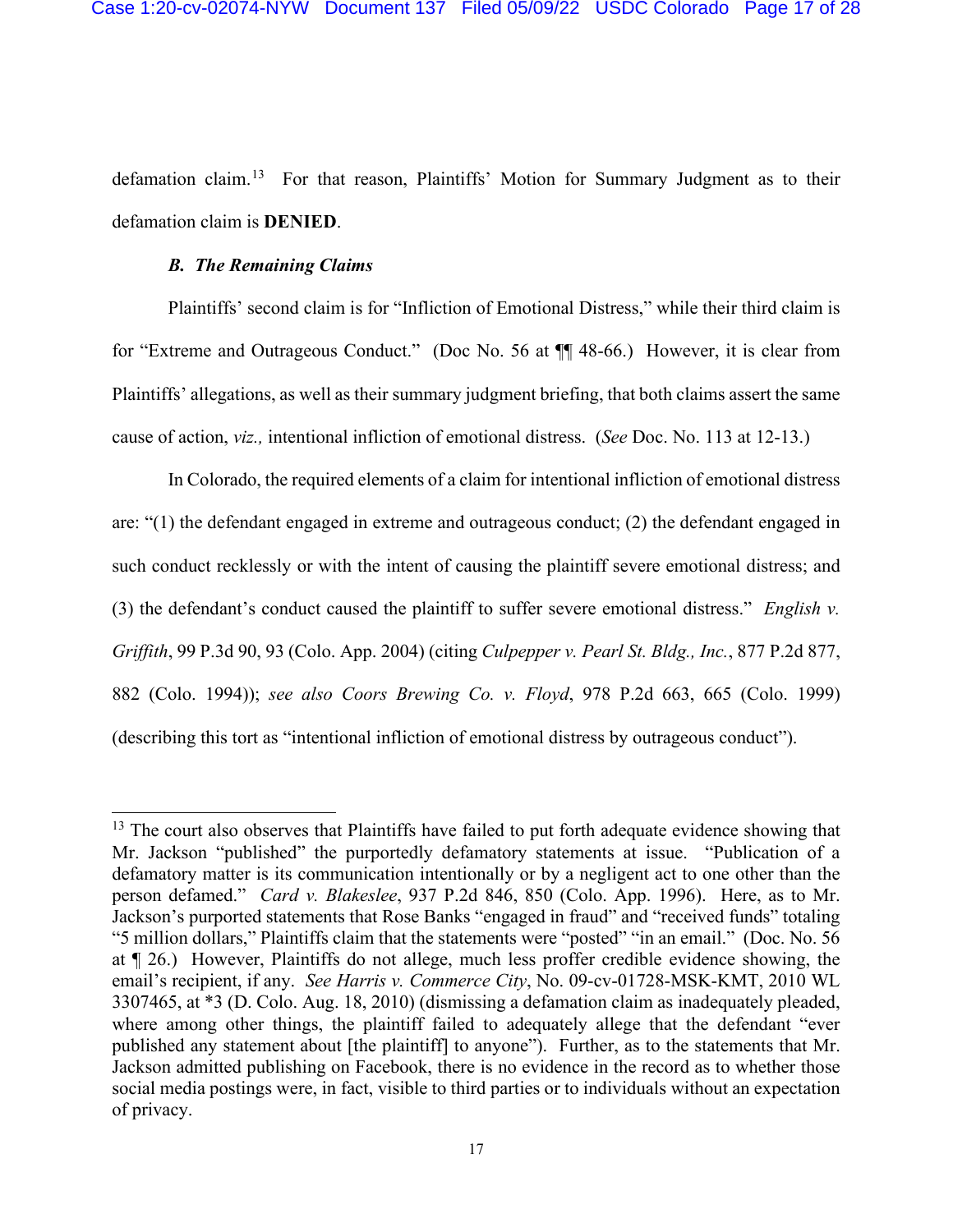Here, Rose Banks and Lamont Banks argue that they have both "suffered emotional distress and trauma" due to Mr. Jackson's publication of the aforementioned statements. (Doc. No. 113 at 12.) In support of their claim, Rose Banks and Lamont Banks have each submitted their own declarations, as purported evidence of the "emotional toll" that Mr. Jackson's actions have taken on them. (*Id.*; *see* Doc. No. 112-2; Doc. No. 112-3.) However, Plaintiffs do not direct the court to sufficient evidence to demonstrate that Mr. Jackson acted recklessly, or with the intent to cause them emotional distress. *See Fisher v. Koopman*, No. 15-cv-0166-WJM-NYW, 2016 WL 8540859, at \*10 (D. Colo. Aug. 1, 2016) (granting a defendant's motion for summary judgment on an intentional infliction of emotional distress claim under such circumstances). Absent sufficient evidence supporting a necessary element of their claim, Plaintiffs' Motion for Summary Judgment is **DENIED** as to their claim for intentional infliction of emotional distress.

# *C. Injunctive Relief*

Plaintiffs also request injunctive relief. (Doc. No. 113 at 13-14.) Specifically, Plaintiffs ask that Mr. Jackson be enjoined from further publication of "libelous and/or slanderous material." (*Id.* at 13.) As an initial matter, the court notes that injunctive relief is not a separate cause of action, but a claim for relief. *See Brickert v. Deutsche Bank Nat'l Tr. Co.*, 380 F. Supp. 3d 1127, 1141 (D. Colo. 2019). To the extent that Plaintiffs seek a preliminary injunction, they must demonstrate, *inter alia*, a substantial likelihood of success on the merits. *Lundgrin v. Claytor*, 619 F.2d 61, 63 (10th Cir. 1980). To obtain a permanent injunction, a party must show, *inter alia*, actual success on the merits. *Fisher v. Okla. Health Care Auth.*, 335 F.3d 1175, 1180 (10th Cir. 2003).In this case, Plaintiffs have not succeeded on the merits of their claims. Nor have they proven a substantially likelihood of such success. Thus, there is no basis upon which to grant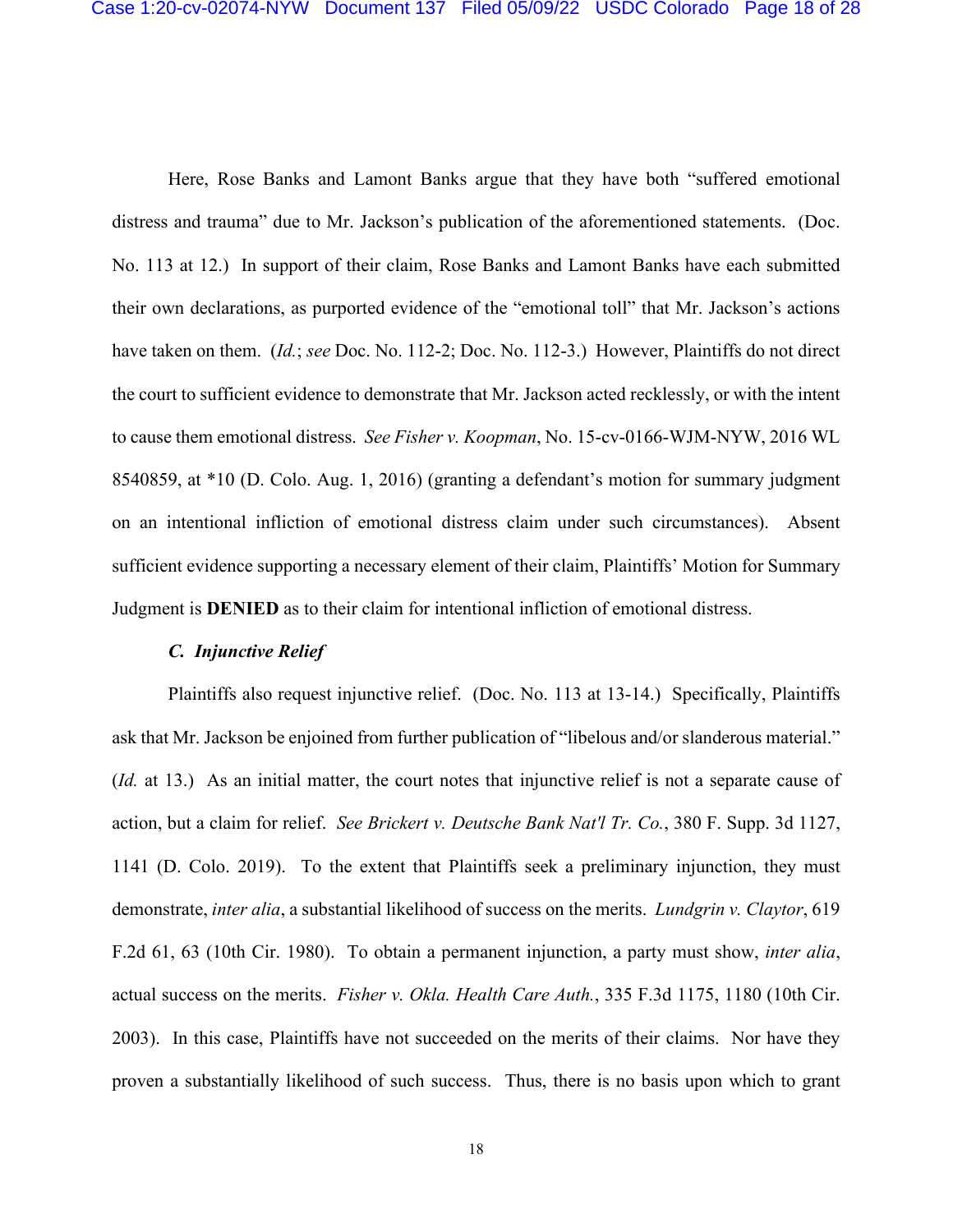Plaintiffs an injunction of any kind at this juncture. Accordingly, Plaintiffs' request for injunctive relief is **DENIED**.

### *III. Defendant's Motion for Summary Judgment*

Mr. Jackson has filed a competing Motion for Summary Judgment on Plaintiffs' claims, though without any accompanying exhibits or citation to the record. (Doc. No. 114.) As discussed *supra*, the court may grant a motion for summary judgment if the movant shows both that there is no genuine dispute as to any material fact and that he is entitled to judgment as a matter of law. Fed. R. Civ. P. 56(a). To support assertions of fact, the movant must cite "to particular parts of materials in the record," including depositions, documents, electronically stored information, affidavits or declarations, stipulations, admissions, interrogatory answers, or other materials. Fed. R. Civ. P.  $56(c)(1)(A)$ . Here, Defendant moves for summary judgment on the grounds that his factual assertions "remain undisputed by Plaintiffs," and because "no proof or evidence nor discovery has been given from the Plaintiff(s) [sic] side." (Doc. No. 114 at 1.) Defendant sets forth thirty-four supposedly "undisputed" facts, and then goes on to argue that Plaintiffs "have not met their burden of proof." (*Id.* at 2-6.) However, Defendant does not cite, or even allude, to materials in the record to support his arguments. *See Bones v. Honeywell Int'l, Inc.*, 366 F.3d 869, 875 (10th Cir. 2004) ("Unsubstantiated allegations carry no probative weight in summary judgment proceedings."); *see also Mayfield v. Harvey Cnty. Sheriff's Dep't*, 732 F. App'x 685, 689 (10th Cir. 2018) (affirming the denial of summary judgment where the movant cited no evidence supporting their factual assertions).Even though Mr. Jackson is a *pro se* litigant, he must still support his assertions with citations to the "parts of the record on which [he] relies." *Baer v. Salt Lake City Corp.*, 705 F. App'x 727, 730 (10th Cir. 2017).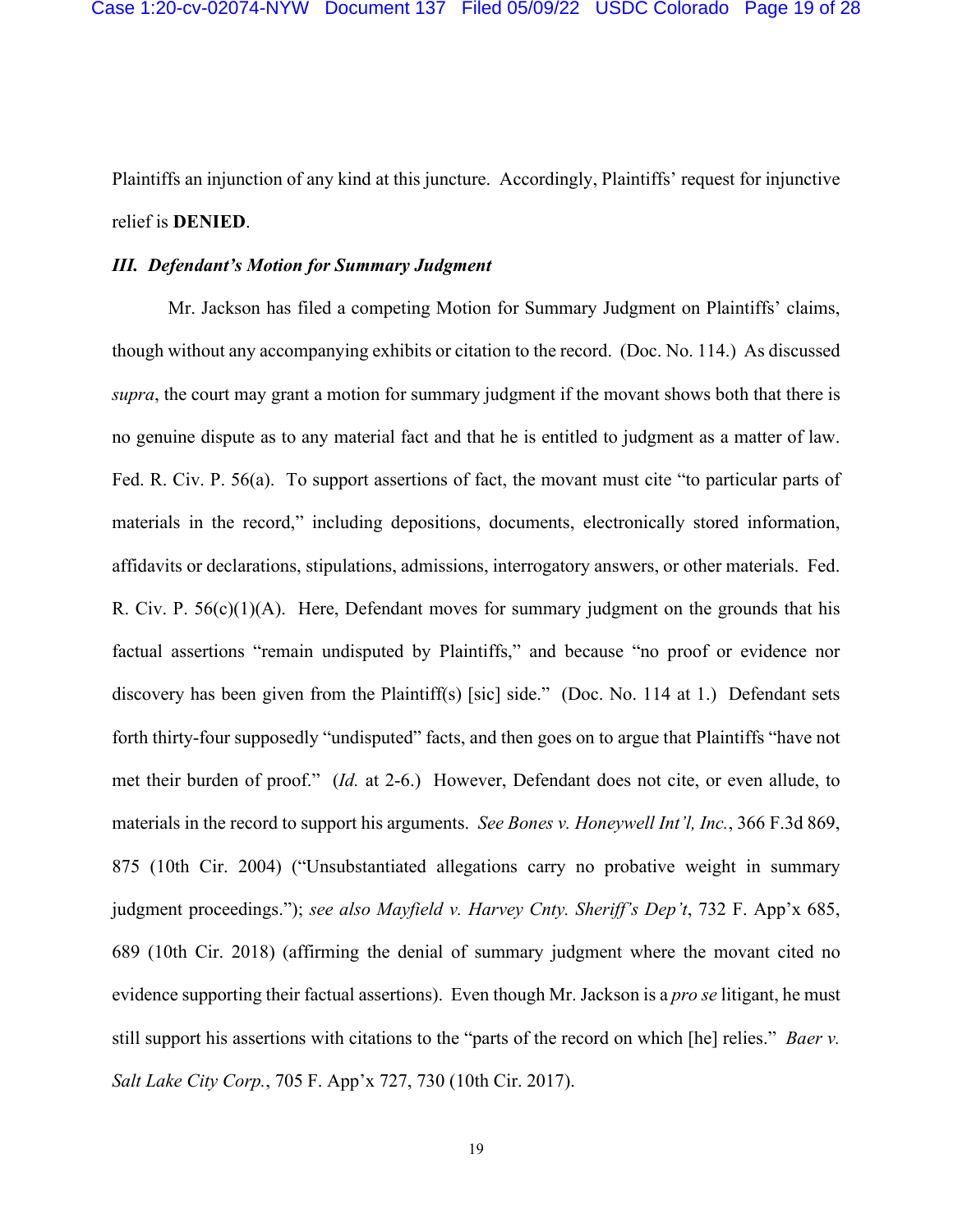In addition, to the extent that Mr. Jackson contends that Plaintiffs' claims cannot survive due to the statute of limitations (Doc. No. 114 at 6), he bears the burden of proof on that affirmative defense. *See Cahill v. Am. Family Mut. Ins. Co*., 610 F.3d 1235, 1238 (10th Cir. 2010) (applying state burden of proof to issues underlying statute of limitations defense); *Crosby v. Am. Fam. Mut. Ins. Co.*, 251 P.3d 1279, 1283 (Colo. App. 2010) (observing that defendant bore the burden of proof to establish the affirmative defense of the statute of limitations). Mr. Jackson has not carried his burden here. Accordingly, Defendant's Motion for Summary Judgment is **DENIED**.

# *IV. Defendant's Motion for Disqualification*

Finally, Mr. Jackson has filed a motion demanding that Plaintiffs' attorney, Bernard Kleinman, "be immediately dismissed" from this case, due to a purported "conflict of interest." (Doc. No. 123 at 1.) Specifically, Defendant complains that, after this lawsuit was already underway, Mr. Kleinman filed his own defamation claim against Defendant in New York state court. (*Id.*; *see* Doc. No. 123-1.) Defendant laments that Mr. Kleinman did so, only after obtaining his "private and personal information" from the discovery phase of the present litigation. (Doc. No. 123 at 4.) Defendant argues that Mr. Kleinman's actions were "deceitful," and he contends that Mr. Kleinman essentially "used" this lawsuit for his own personal "gain." (*Id.* at 4, 8.) Mr. Jackson argues, for that reason, that Mr. Kleinman "should no longer be privy to any information" in this case, and he asks that the court order all "contact" between the "parties" to "cease." (*Id.* at 1.)

Defendant further argues that Mr. Kleinman's removal from this case is warranted, because he has engaged in various acts of "attorney misconduct." (*Id.* at 1-3, 7-8.) Defendant contends, in particular, that Plaintiffs' attorney has "willfully hid" the full transcript of Defendant's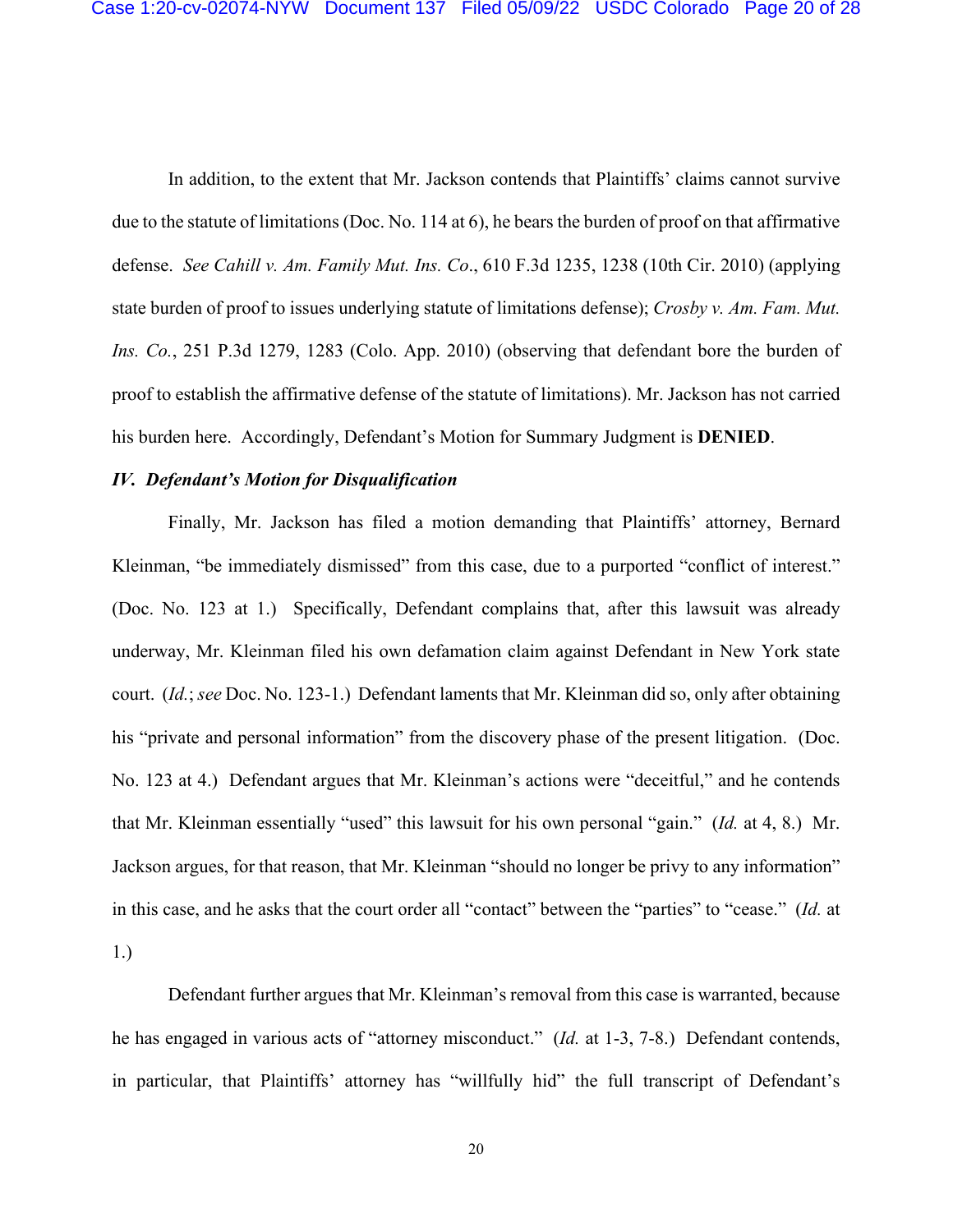deposition testimony. (*Id.* at 1, 7-8.) In addition, Defendant claims that, on numerous occasions throughout this litigation, Mr. Kleinman has knowingly and intentionally submitted "false information" to the court, including his clients' interrogatory responses and the declarations supporting their Motion for Summary Judgment. (*Id.* at 2-3, 6-7.) Defendant complains that Mr. Kleinman's litigation tactics amount to "nothing but vindictive harassment." (*Id.* at 5.)

A motion to disqualify an attorney lies within the sound discretion of the trial court. *Cole v. Ruidoso Mun. Sch.*, 43 F.3d 1373, 1383 (10th Cir. 1994) ("[T]he control of attorneys' conduct in trial litigation is within the supervisory powers of the trial judge, and is thus a matter of judicial discretion.") (internal quotation marks omitted); *accord Chavez v. New Mexico*, 397 F.3d 826, 839 (10th Cir. 2005). The court "has the power to disqualify counsel at its discretion for violations of professional standards of ethics[,]" but an ethical violation does not automatically "trigger disqualification." *Biocore Med. Techs., Inc. v. Khosrowshahi*, 181 F.R.D. 660, 664 (D. Kan. 1998) (citing *EEOC v. Orson H. Gygi Co.*, 749 F.2d 620, 621 (10th Cir. 1984)). As the moving party, Mr. Jackson bears the burden of establishing the grounds for disqualification. *Quark, Inc. v. Power Up Software Corp.*, 812 F. Supp. 178, 179 (D. Colo. 1992) (citing *FDIC v. Sierra Res., Inc.*, 682 F. Supp. 1167, 1170 (D. Colo. 1987)). "Specific facts must be alleged and counsel cannot be disqualified on the basis of speculation or conjecture." *Id.* (citing *Sierra Res.*, 682 F. Supp. at 1170) (internal quotation marks and alterations omitted).

Motions to disqualify opposing counsel are generally disfavored. *See, e.g.*, *Chung v. Lamb*, No. 14-cv-3244-WYD-KLM, 2016 WL 11548225, at \*2 (D. Colo. May 17, 2016); *Miller v. Deutsche Bank Nat'l Trust Co.*, No. 12-cv-03278-PAB, 2013 WL 4776054, at \*5 (D. Colo. Sept. 4, 2013); *Kirzhner v. Silverstein*, No. 09-cv-02858-CMA-BNB, 2010 WL 2998792, at \*1 (D. Colo.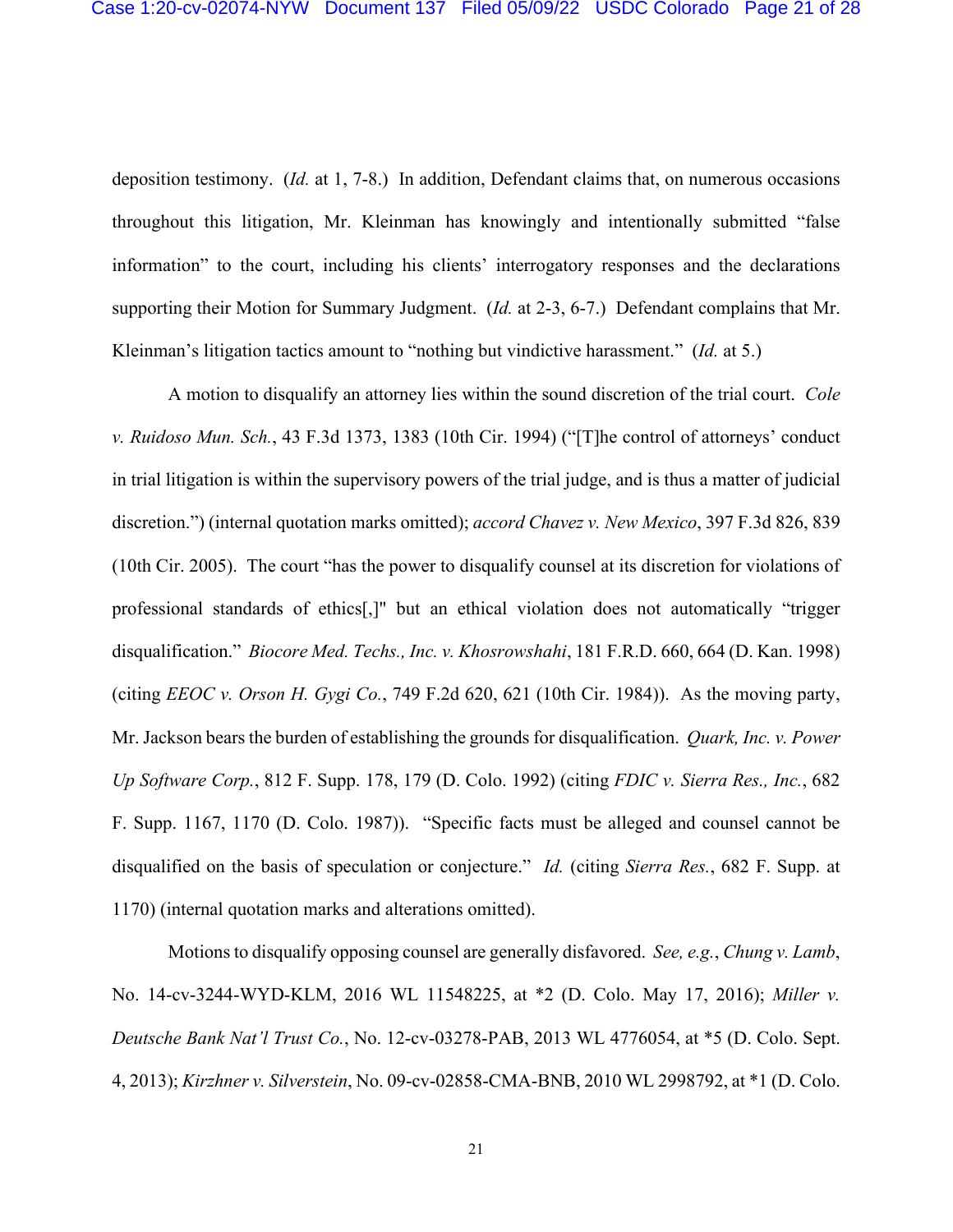July 28, 2010). Indeed, "courts have historically been highly cynical of motions to disqualify opposing counsel, noting that such motions are often dilatory or tactical devices." *Fognani v. Young*, 115 P.3d 1268, 1272 (Colo. 2005) (collecting cases); *see Cope v. Auto-Owners Ins. Co.*, 437 F. Supp. 3d 890, 906 n.14 (D. Colo. 2020) (stating that "disqualification of a party's chosen attorney is an extreme remedy" that "should not be granted without ruling out reasonable remedies short of disqualification") (internal quotation marks omitted).To guard against such nefarious stratagems, the court "must make specific findings and conclusions when ruling on a motion for disqualification of counsel." *FDIC v. Isham*, 782 F. Supp. 524, 527 (D. Colo. 1992) (citations omitted); *accord World Youth Day, Inc. v. Famous Artists Merchandising Exchange, Inc.*, 866 F. Supp. 1297, 1299 (D. Colo. 1994). Where, as here, the record is sufficient for making that determination, no evidentiary hearing is required. *Weeks v. Indep. Sch. Dist. No. I-89*, 230 F.3d 1201, 1212 (10th Cir. 2000).

"[A] motion to disqualify counsel in a federal case is a substantive motion that affects the rights of the parties, and as such, it must be decided by applying federal law." *Helmer v. Goodyear Tire & Rubber Co.*, No. 12-cv-00685-RBJ, 2013 WL 328951, at \*3 (D. Colo. Jan. 29, 2013) (citing *Cole*, 43 F.3d at 1383).That is, attorneys in federal cases are not only "bound by the local rules of the court in which they appear," but also by "the ethical rules announced by the national profession and considered in light of the public interest and the litigants' rights." *Cole*, 43 F.3d at 1383 (explaining that motions to disqualify in federal court affect substantive rights of the parties and are "decided by standards developed under federal law").This District has adopted the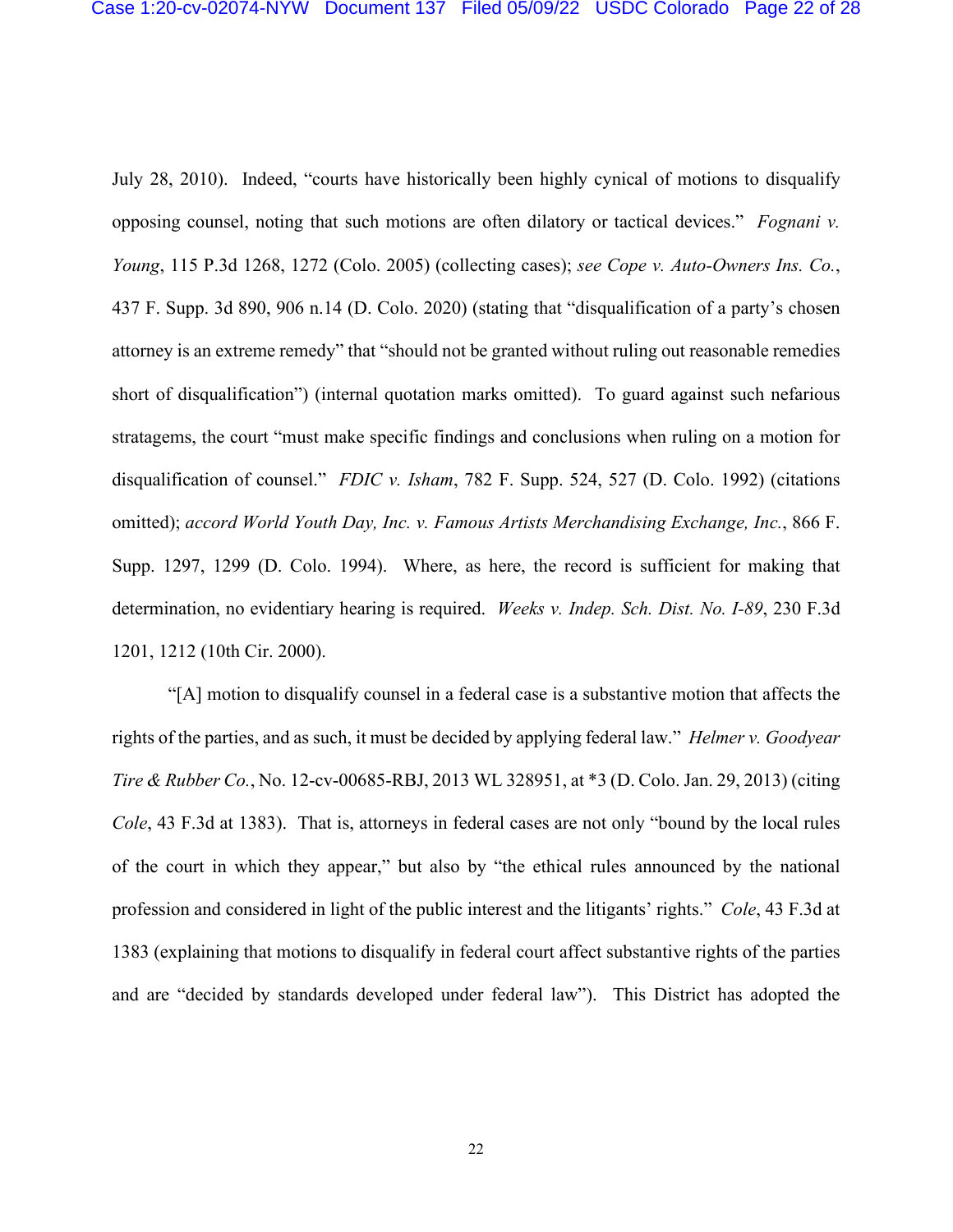Colorado Rules of Professional Conduct as its standards of attorney responsibility.14 *Cope*, 437 F. Supp. 3d at 894 (citing D.C.COLO.LAttyR 2(a)).

Here, Defendant moves to disqualify Plaintiff's attorney, Mr. Kleinman, on two main grounds. Defendant argues, first, that Mr. Kleinman's pending lawsuit against him in New York state court constitutes a concurrent conflict of interest that warrants Mr. Kleinman's immediate removal from this case. (Doc. No. 123 at 1, 4.) Mr. Jackson suggests that these circumstances implicate Colorado Rule of Professional Conduct 1.7(a). (*Id.* at 4.) The court, however, disagrees.

"A conflict of interest is traditionally a matter of concern where an attorney's interest conflicts with that of [his] own client—not that of the opposing party." *Miller*, 2013 WL 4776054, at \*5 (citations omitted). "As a general rule, courts do not disqualify an attorney on the grounds of a conflict of interest unless the [] client moves for disqualification." *Gates Rubber Co. v. Bando Chem. Indus.*, 855 F. Supp. 330, 334 (D. Colo. 1994); *accord Shapiro v. Rynek*, No. 13-cv-3086- WJM-KMT, 2017 WL 121617, at \*3 (D. Colo. Jan. 11, 2017) ("[C]ourts should generally refuse to entertain a motion to disqualify based on a conflict of interest where the motion is brought by an opposing party."); *Anzora v. Lezama*, No. 1:17-cv-01983-DDD-NRN, 2019 WL 3334685, at \*9 (D. Colo. July 24, 2019) ("Generally, courts do not consider claimed violations of ethics rules raised by nonclients."); *see also Mills v. Hausman-McNally, S.C.*, 992 F. Supp. 2d 885, 891 (S.D.

<sup>&</sup>lt;sup>14</sup> Mr. Jackson's Motion for Disqualification focuses on the New York Rules of Professional Conduct. (Doc. No. 123 at 2.) While inapplicable to the present litigation, the New York Rules of Professional Conduct upon which Defendant relies are, in all relevant respects, identical to the Colorado Rules of Professional Conduct. Indeed, both sets of rules are patterned after the ABA's Model Rules of Professional Conduct. *Funplex P'ship v. FDIC*, 19 F. Supp. 2d 1201, 1206 (D. Colo. 1998); *Ipsos-Insight, LLC v. Gessel*, 547 F. Supp. 3d 367, 373 n.1 (S.D.N.Y. 2021). Therefore, the court examines Defendant's arguments as to violations of the New York Rules of Professional Conduct under the equivalent Colorado Rules of Professional Conduct.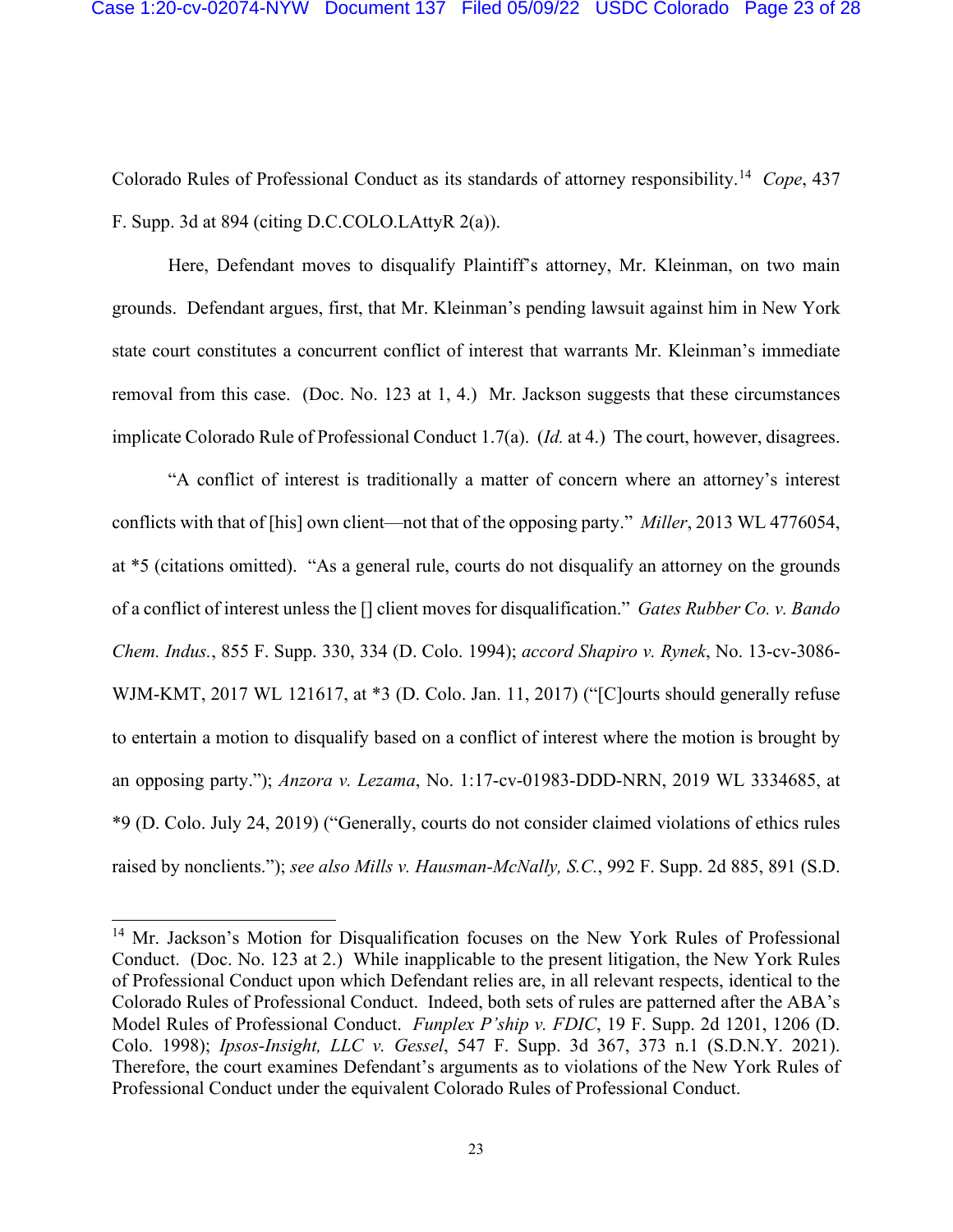Ind. 2014) ("The general rule accepted by most federal jurisdictions is that only a current or former client has standing to seek disqualification of an attorney from a matter pending before a court."). Nevertheless, a motion to disqualify opposing counsel may be granted where "the interests of the public are so greatly implicated that an apparent conflict of interest may tend to undermine the validity of the proceedings." *Kirzhner*, 2010 WL 2998792, at \*4 (quoting *Abbot v. Kidder Peabody & Co.*, 42 F. Supp. 2d 1046, 1050 (D. Colo. 1999)); *accord Shapiro*, 2017 WL 121617, at \*3 ("[T]he opposing party may have standing if it raises a conflict that, if left unaddressed, would clearly call into question the fair or efficient administration of justice.").

Colorado Rule of Professional Conduct 1.7(a), which addresses concurrent conflicts of interest, provides, in relevant part, that a lawyer shall not represent a client if: "(1) the representation of one client will be directly adverse to another client; or (2) there is a significant risk that the representation of one or more clients will be materially limited by the lawyer's responsibilities to another client, a former client or a third person or by a personal interest of the lawyer." Mr. Jackson argues that Plaintiffs' attorney violated this Rule by obtaining Mr. Jackson's confidential information during the course of this lawsuit, and then using that information "for his own gain" in his own lawsuit against Mr. Jackson. (Doc. No. 123 at 4.) However, as Mr. Jackson concedes, Mr. Kleinman "doesn't represent" him. (*Id.*). Nor does Defendant allege himself to be a former client of Plaintiffs' attorney. *See Shapiro*, 2017 WL 121617, at \*3-4 (holding that a litigant lacked standing to assert a violation of Colorado Rule of Professional Conduct 1.7(a) by opposing counsel under such circumstances); *see also O'Hanlon v. AccessU2 Mobile Solutions, LLC*, No. 18-cv-00185-RBJ-NYW, 2018 WL 3586395, at \*4 (D. Colo. July 26, 2018) ("As an opposing party, who does not allege to be a former or current client, Mr. O'Hanlon has a difficult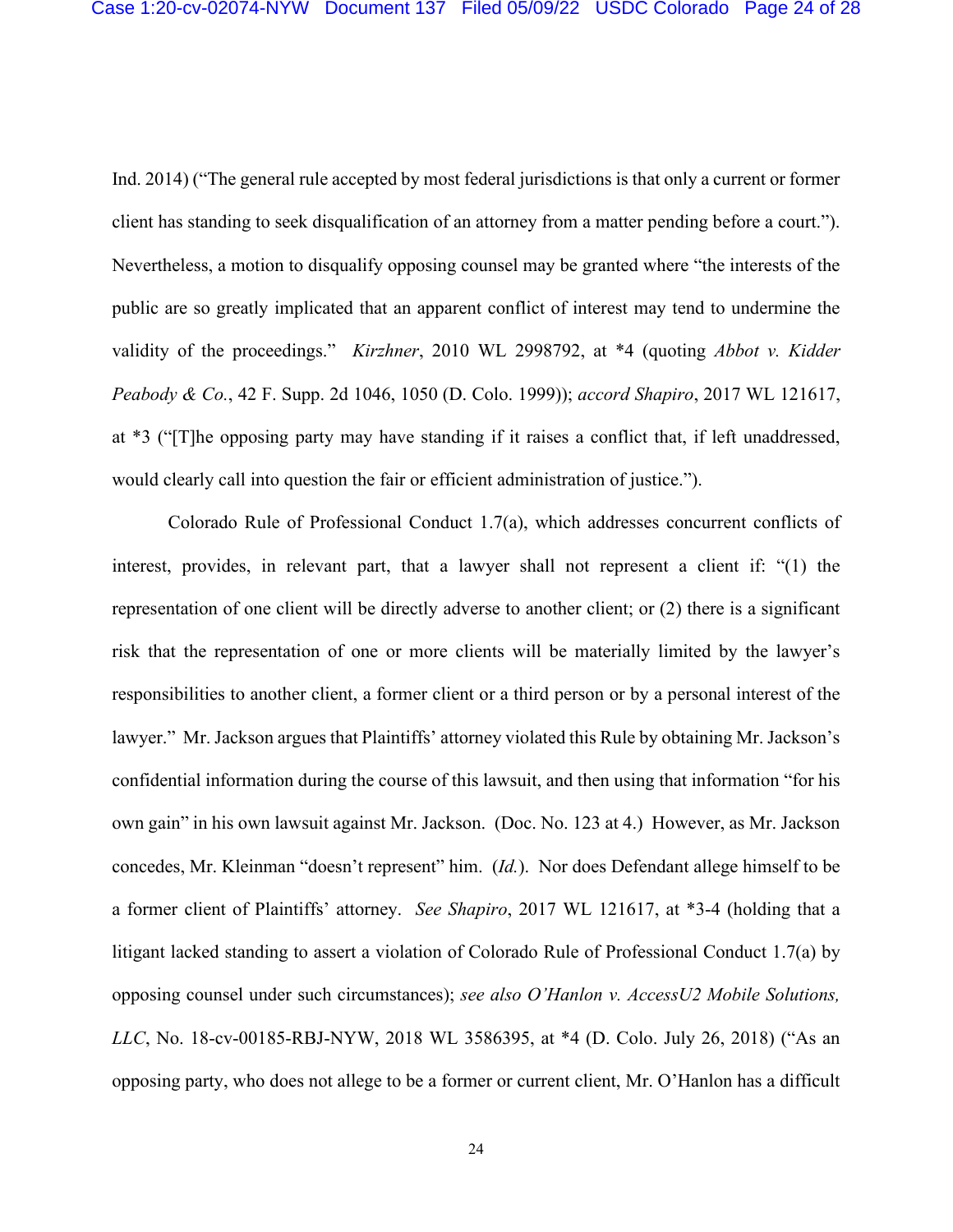task of establishing that he suffered any cognizable injury from Mr. Mann's representation of Defendants."). Further, Mr. Jackson offers no facts suggesting that Mr. Kleinman's interests are presently at odds with those of his clients. To the contrary, the interests of Plaintiffs and their attorney appear unequivocally aligned, in that both seek judgments in their favor as to their respective claims against Defendant. *See Wisehart v. Wisehart*, No. 18-cv-00021-MSK-NYW, 2018 WL 11182736, at \*3 n.5 (D. Colo. Oct. 16, 2018) (finding no conflict of interest arising from defense counsel's representation of his clients in "several related actions" that were pending, given that all of those actions concerned "a similar nucleus of operative facts" that pitted the plaintiff and the defendants "against each other in some fashion").

Moreover, Defendant fails to demonstrate that Mr. Kleinman's alleged conflict, if left unaddressed by the court, "would seriously affect the fairness, integrity, or public reputation of judicial proceedings." *Shapiro*, 2017 WL 121617, at \*3 (quoting *United States v. Trujillo-Terrazas*, 405 F.3d 814, 818 (10th Cir. 2005)); *see Isham*, 782 F. Supp. at 528 ("Disqualification should not be imposed unless the claimed misconduct in some way 'taints' the trial or legal system."). Defendant complains that, while acting as Plaintiffs' lawyer in this case, Mr. Kleinman "made himself privy to" Defendant's "private and personal information," which Mr. Kleinman then used for his own personal gain. (Doc. No. 123 at 4.) However, Defendant provides no factual corroboration for these assertions, instead merely speculating that "there most certainly is a risk" that Mr. Kleinman has engaged in such unethical conduct. (*Id.*) As discussed *supra*, a motion seeking the disqualification of opposing counsel must be supported by more than speculation or conjecture. *See Sierra Res.*, 682 F. Supp. at 1170 ("We emphasize that counsel cannot be disqualified on the basis of speculation or conjecture, and the Court may rule on disqualification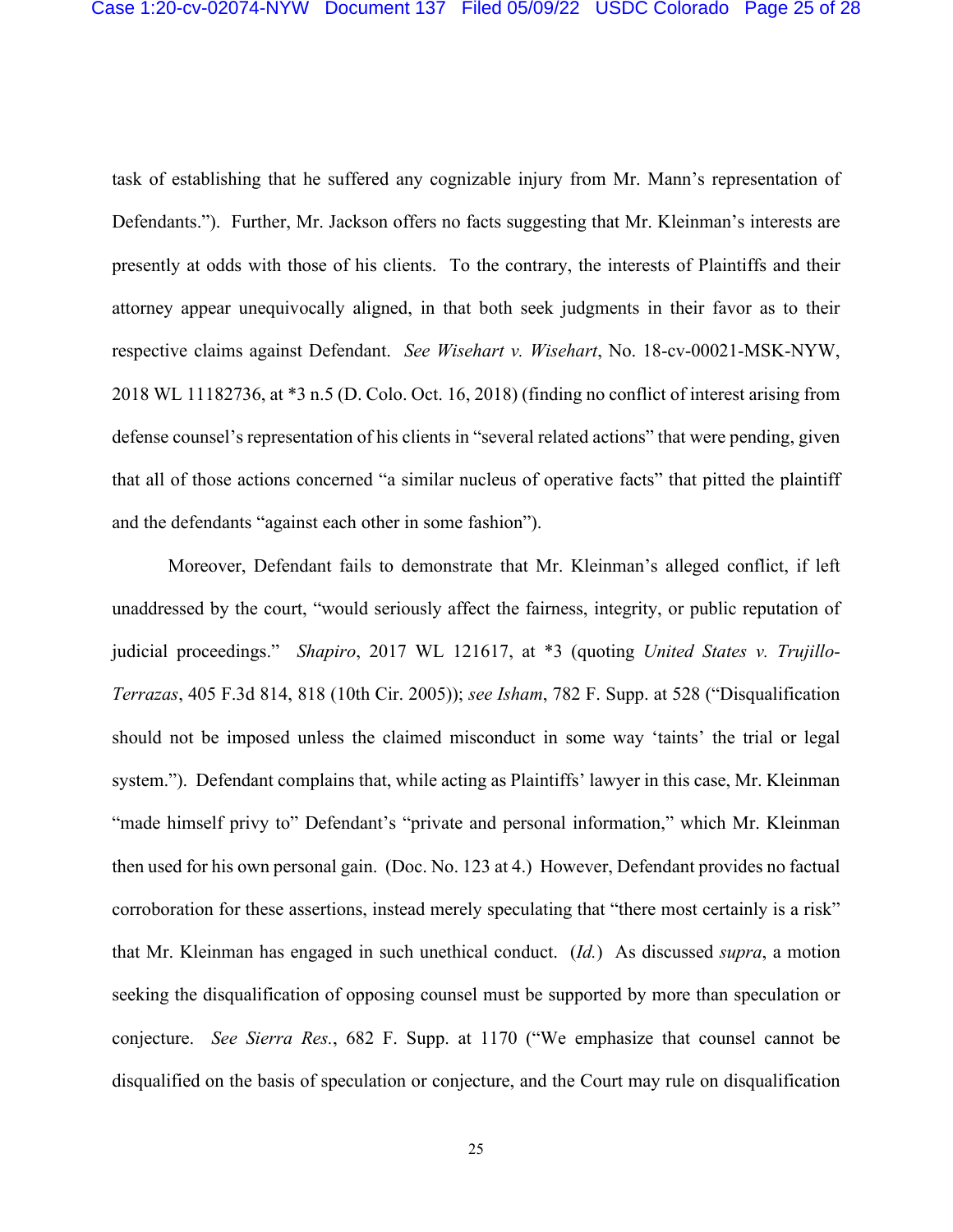only after the moving party has alleged facts which demonstrate a potential violation of the disciplinary rules.").The court also notes that Mr. Kleinman's complaint against Mr. Jackson, a copy of which is attached as an exhibit to the Motion for Disqualification, does not contain or allude to any confidential information derived from this lawsuit.<sup>15</sup> (Doc. No. 123-1.) Accordingly, Defendant has failed to persuade the court that Mr. Kleinman should be removed from this case due to his alleged conflict of interest.<sup>16</sup>

As to his second main point of contention, Defendant argues that Plaintiffs' attorney has "willingly submitted false information" to the court during this case, in violation of numerous rules of professional conduct. (Doc. No. 123 at 1-3, 6-8.) For instance, Defendant claims that Plaintiffs' interrogatory responses are replete with "lies," notwithstanding Mr. Kleinman's obligation to ensure that his clients' statements are "true and valid." (*Id.* at 7.) Defendant likewise alleges that Plaintiffs' declarations in support of their Motion for Summary Judgment are "full of false statements" that Mr. Kleinman "knew" were false at the time of their submission. (*Id.*) In addition, Mr. Jackson claims that Plaintiffs' attorney "intentionally did not supply" him with a copy of his deposition testimony, and instead, "pulled parts from the deposition" to use against him in the New

<sup>&</sup>lt;sup>15</sup> Mr. Kleinman's complaint does cite to portions of Mr. Jackson's deposition testimony from this case. (Doc. No. 123-1 at 13 ¶ 14.) However, it is clear that these materials have not been designated as confidential by the parties here. (Doc. No. 125 at 2 ¶ 11 (citing Doc. No. 106 at  $\P(8)$ .)

<sup>&</sup>lt;sup>16</sup> Defendant also suggests that Mr. Kleinman's actions implicate Colorado Rule of Professional Conduct 1.8(e), which generally prohibits an attorney from providing "financial assistance to a client in connection with pending or contemplated litigation." (Doc. No. 123 at 5); *see* Colo. R. Prof. Conduct 1.8(e). Mr. Jackson argues that Mr. Kleinman violated this Rule by "mix[ing] information" from this lawsuit with the New York lawsuit. (Doc. No. 123 at 5.) However, Mr. Jackson does not make any factual allegations suggesting that Mr. Kleinman provided financial assistance to a client. As such, Defendant has failed to show a basis for disqualifying Mr. Kleinman under Colorado Rule of Professional Conduct 1.8(e).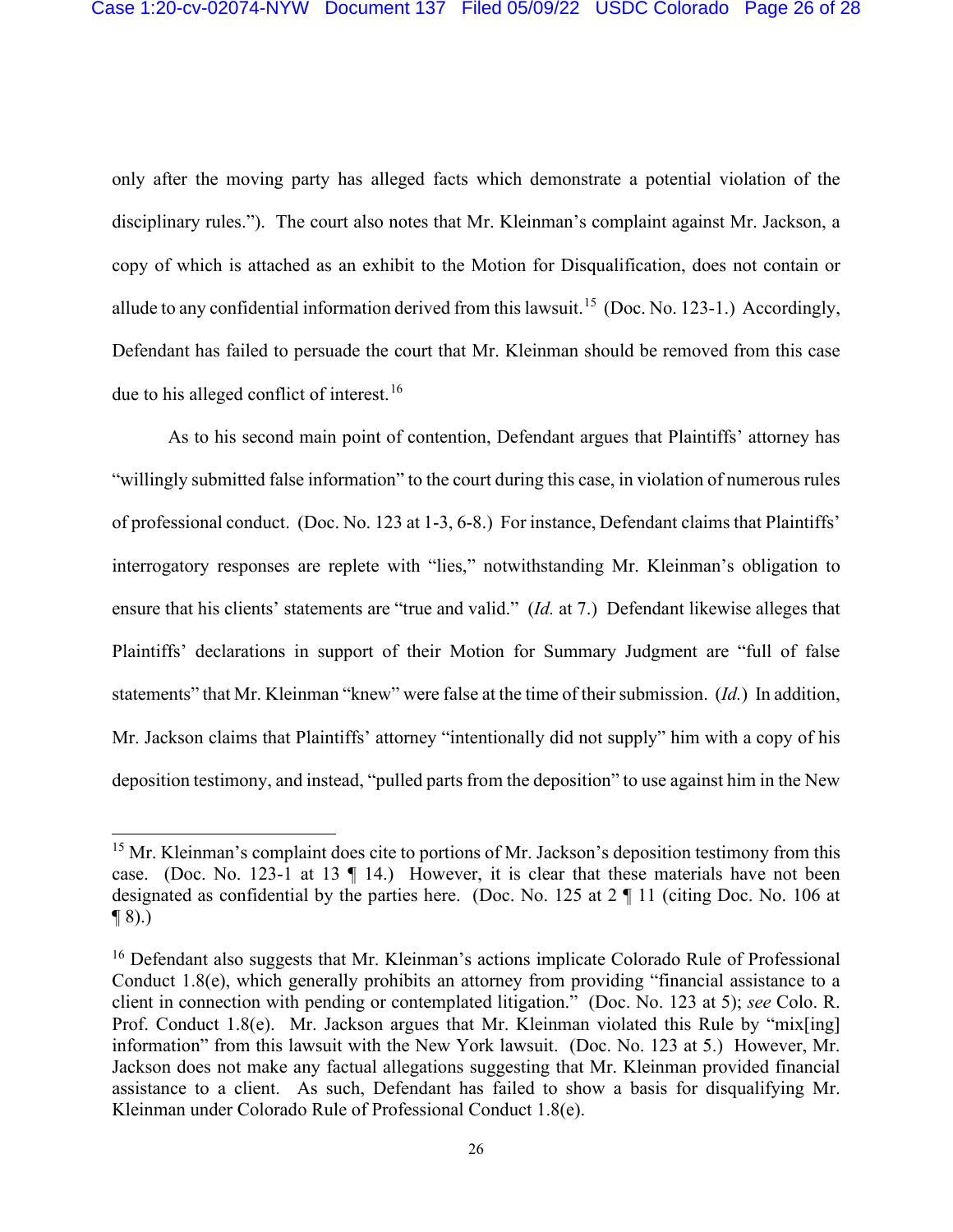York lawsuit. (*Id.* at 8.) However, Defendant again provides no support for his allegations regarding Mr. Kleinman's purported misconduct, instead relying on his own speculative belief as to their truth. 17 *Wisehart*, 2018 WL 11182736, at \*3-4 (denying a motion to disqualify opposing counsel, where the movant alleged, among other things, that the attorney aided and abetted his client's criminal conduct during the course of the litigation and concealed material information from the court, but offered no evidentiary or factual support for those assertions); *see also Hutchinson v. Pfeil*, 105 F.3d 562, 565 (10th Cir. 1997) ("We find no merit to the Plaintiff's argument, which is based solely upon instances in which the Defendants' counsel took positions contrary to those taken by the Plaintiff's counsel. Defendants' counsel did no more than what they are entitled and required to do—zealously represent their clients by advancing arguments and factual interpretations favorable to their clients."). Accordingly, Defendant fails to demonstrate that Mr. Kleinman's disqualification is warranted on this ground, either.

On this record, then, Defendant has failed to meet his burden to establish the grounds for Mr. Kleinman's disqualification from this case. Therefore, Defendant's Motion for Disqualification is **DENIED**. 18

<sup>&</sup>lt;sup>17</sup> Moreover, Plaintiffs have produced evidence showing that Mr. Kleinman did, in fact, provide Defendant with a copy of the deposition testimony at issue. (Doc. No. 125 at 2 ¶ 12; *see* Doc. No. 125-1 at  $\P\P$  4-5.)

<sup>&</sup>lt;sup>18</sup> In their Response brief, Plaintiffs ask that sanctions be imposed against Defendant for "knowingly violating" the terms of a Protective Order governing this case. (Doc. No. 125 at ¶¶ 17-20; *see* Doc. No. 106.) Plaintiffs also request an award of their attorneys' fees and costs incurred in responding to Defendant's Motion for Disqualification, on the grounds that the Motion was "frivolous." (Doc. No. 125 at  $\P$  20-21.) However, Plaintiffs' requests were not made in a separate document, as required by this District's Local Rules. *See* D.C.COLO.LCivR 7.1(d) ("A motion shall not be included in a response or reply to the original motion. A motion shall be filed in a separate document."). Further, Plaintiffs' arguments concerning sanctions are brief and